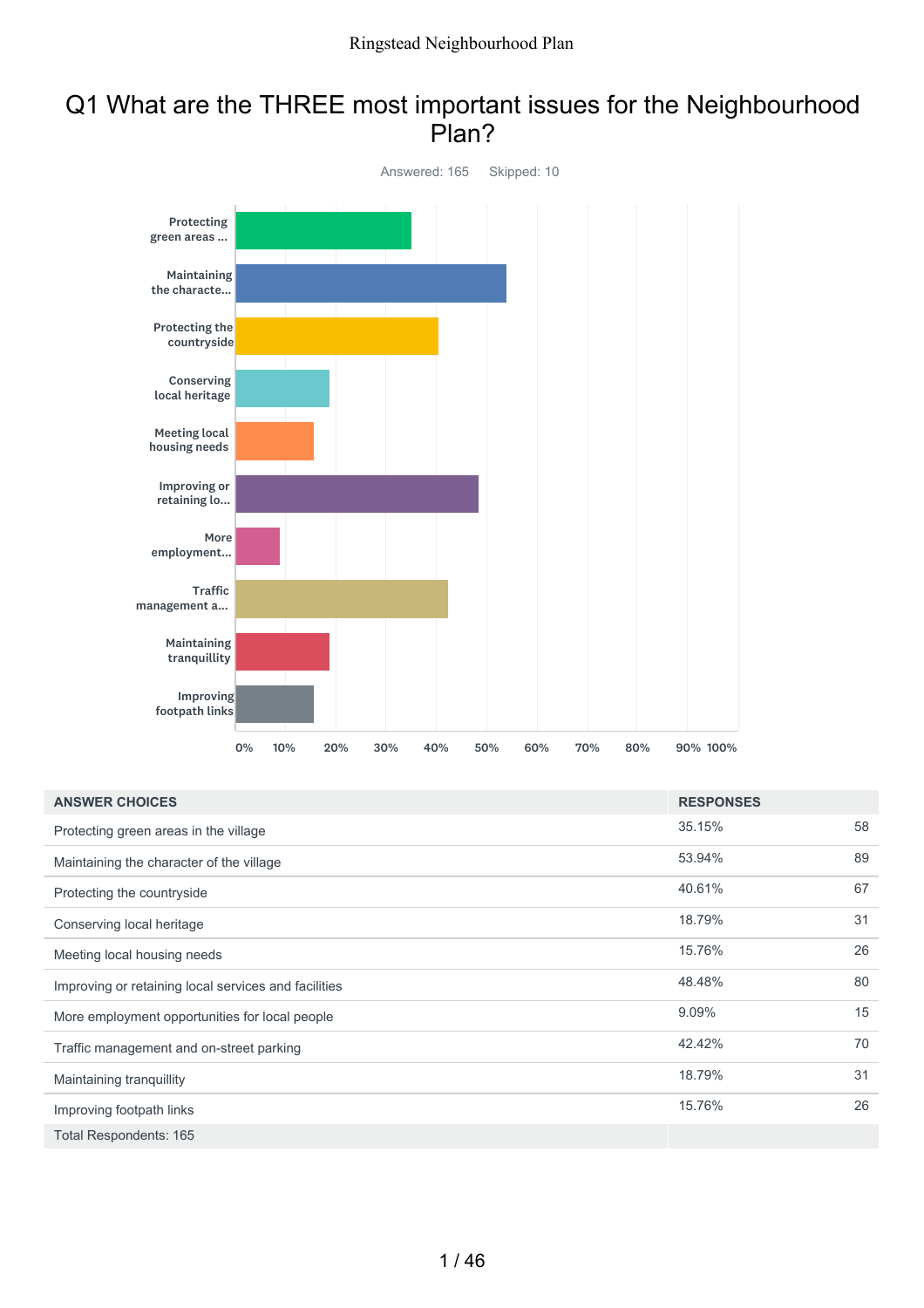#### Q2 Should we identify a buffer zone between Ringstead village and Kinewell Lake?



| <b>ANSWER CHOICES</b> | <b>RESPONSES</b> |     |
|-----------------------|------------------|-----|
| Yes                   | 82.25%           | 139 |
| <b>No</b>             | 17.75%           | 30  |
| <b>TOTAL</b>          |                  | 169 |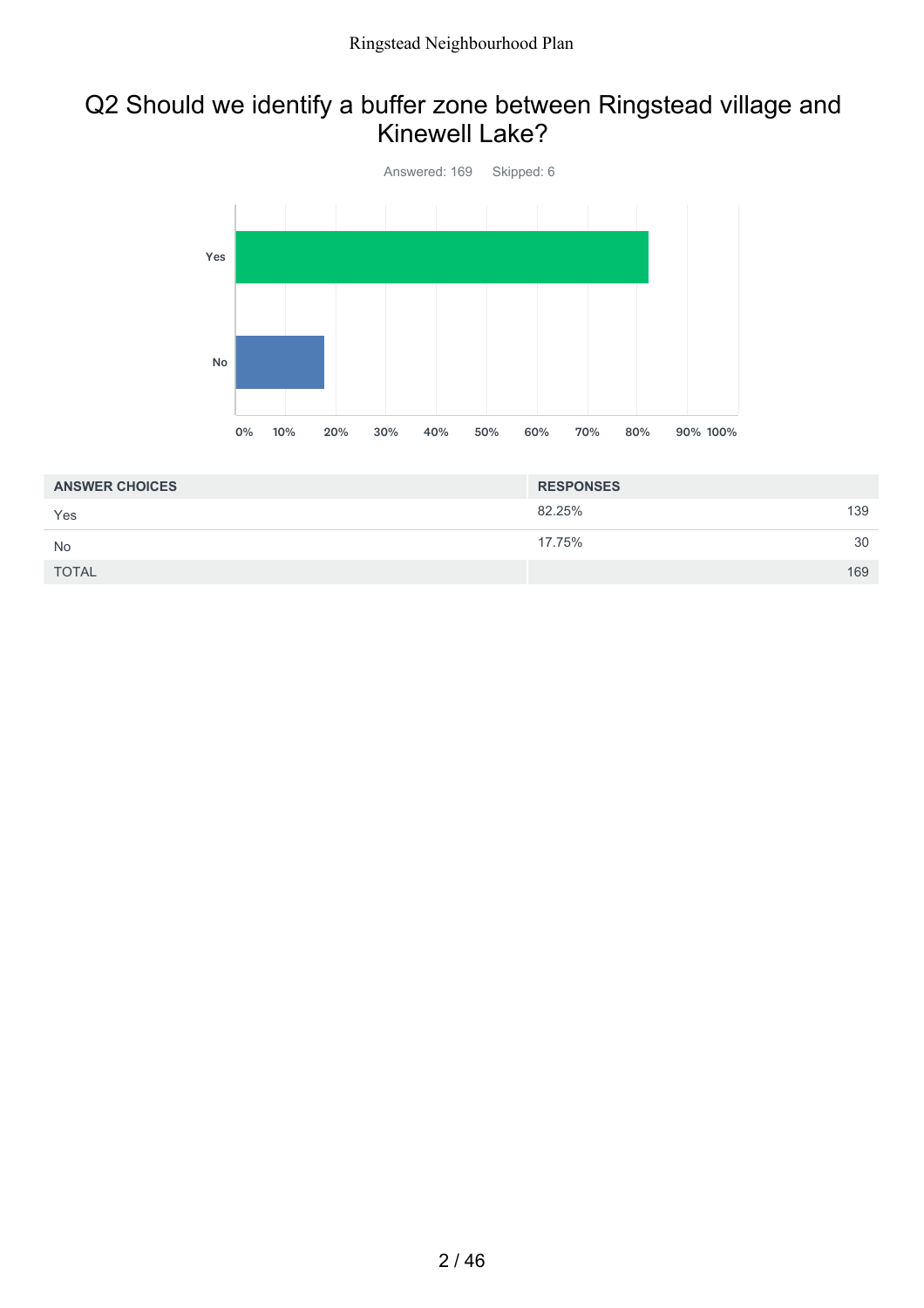#### Q3 Are there any other nature conservation sites that should be protected by the Ringstead Neighbourhood Plan?



| <b>ANSWER CHOICES</b> | <b>RESPONSES</b> |  |
|-----------------------|------------------|--|
| <b>No</b>             | 68.87%<br>104    |  |
| Yes (please specify)  | 31.13%<br>47     |  |
| <b>TOTAL</b>          | 151              |  |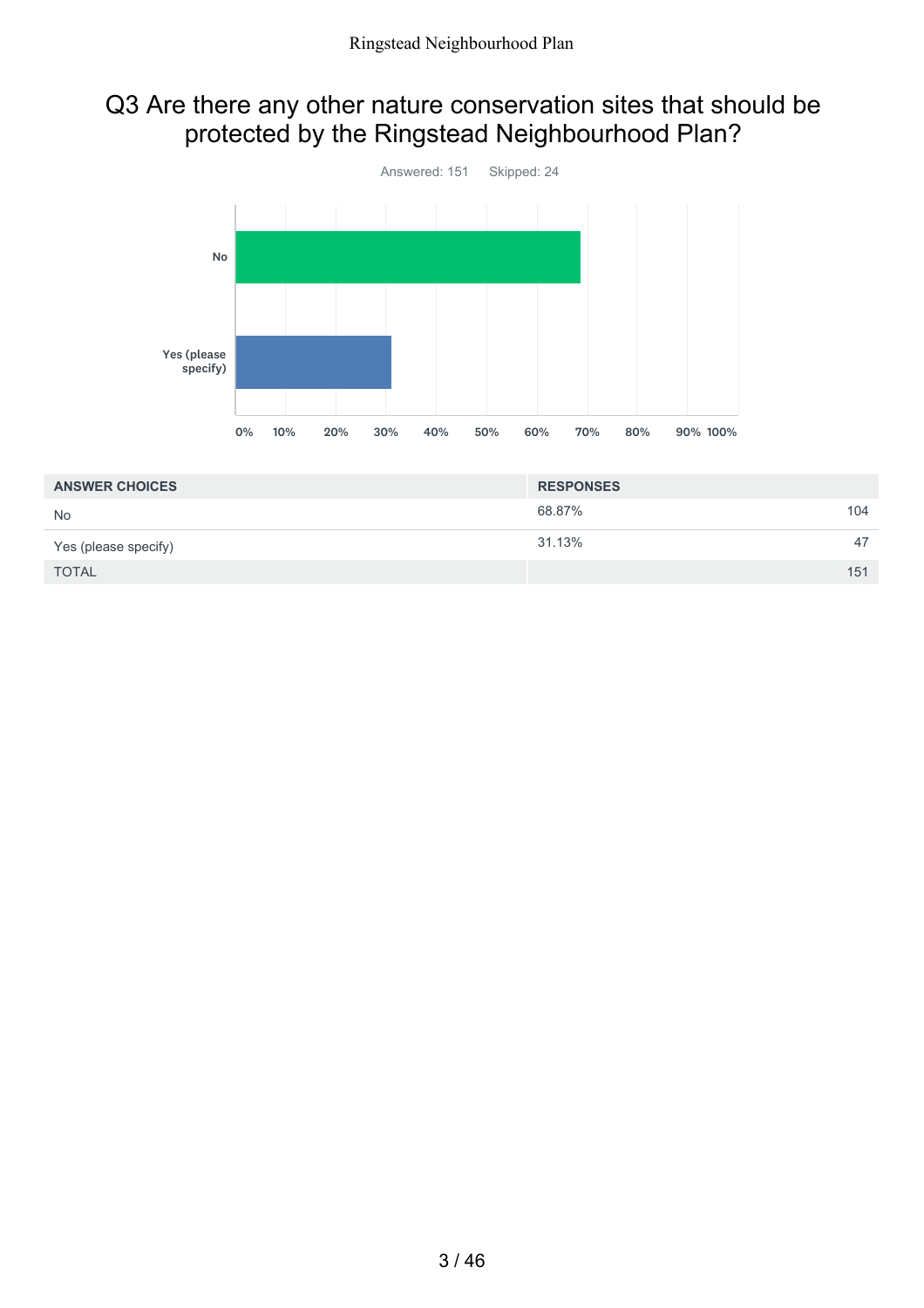#### Q4 Do you support the extension of facilities at Woodford Mill/ Willy Watt Marina?



| <b>ANSWER CHOICES</b> | <b>RESPONSES</b> |     |
|-----------------------|------------------|-----|
| Yes                   | 78.57%           | 132 |
| <b>No</b>             | 21.43%           | 36  |
| <b>TOTAL</b>          |                  | 168 |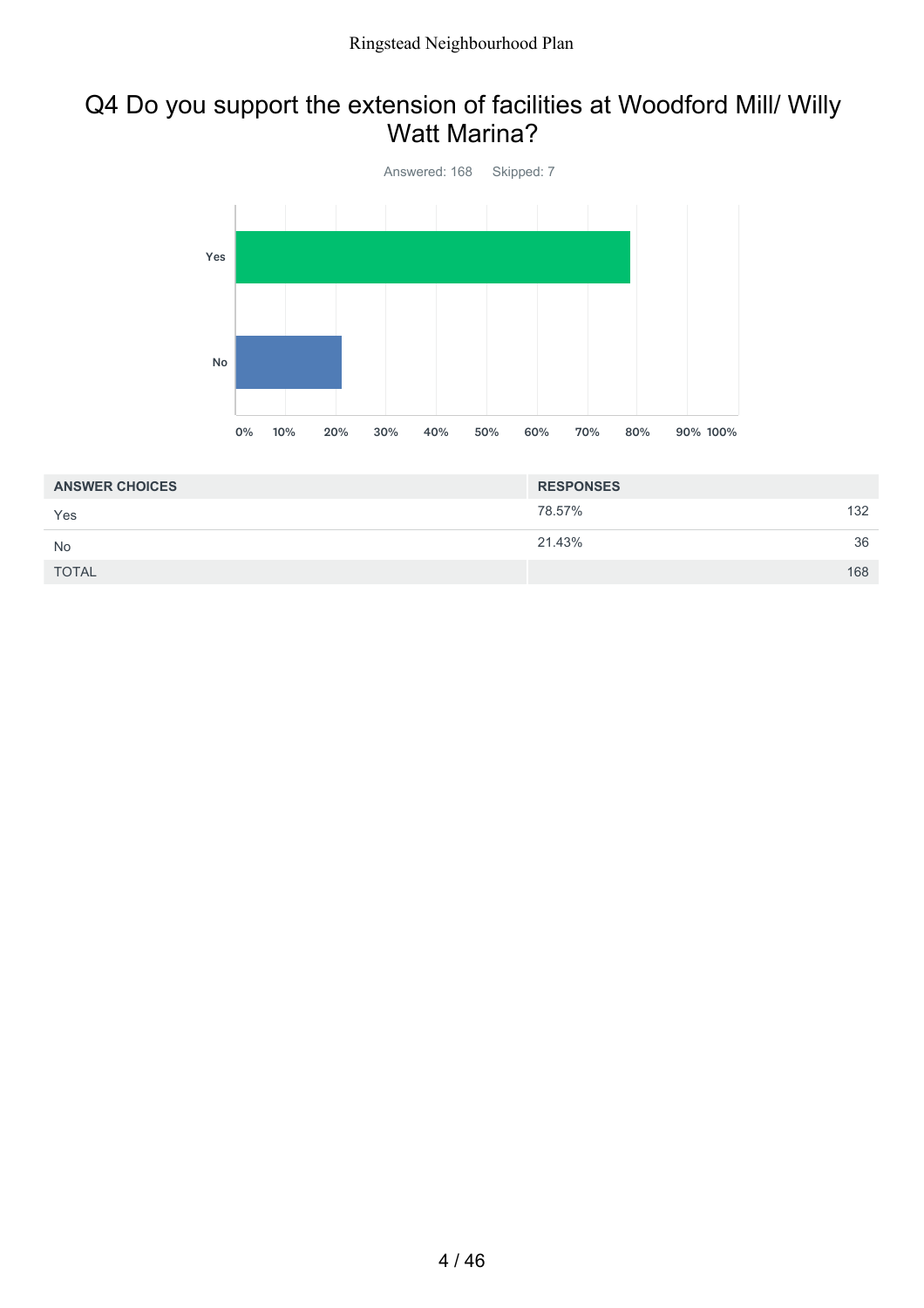#### Q5 Do you support the extension of facilities at Blackthorne Lake Marina?



| <b>ANSWER CHOICES</b> | <b>RESPONSES</b> |     |
|-----------------------|------------------|-----|
| Yes                   | 73.21%           | 123 |
| <b>No</b>             | 26.79%           | 45  |
| <b>TOTAL</b>          |                  | 168 |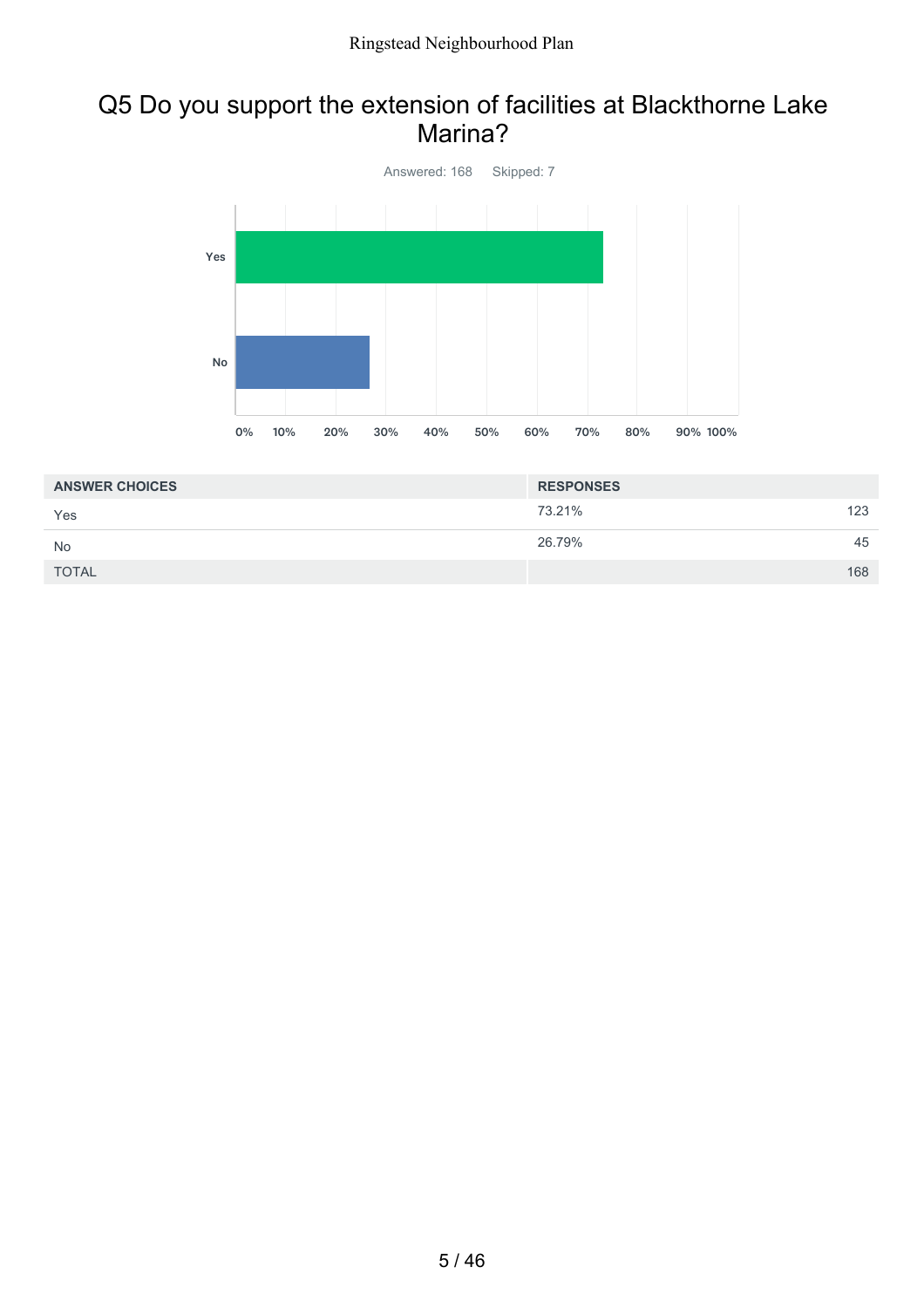### Q6 Do you support the designation of an Area of Separation between Ringstead and Raunds?



| <b>ANSWER CHOICES</b>  | <b>RESPONSES</b> |     |
|------------------------|------------------|-----|
| Yes                    | 94.77%           | 163 |
| <b>No</b>              | 3.49%            | 6   |
| Other (please specify) | 1.74%            | 3   |
| <b>TOTAL</b>           |                  | 172 |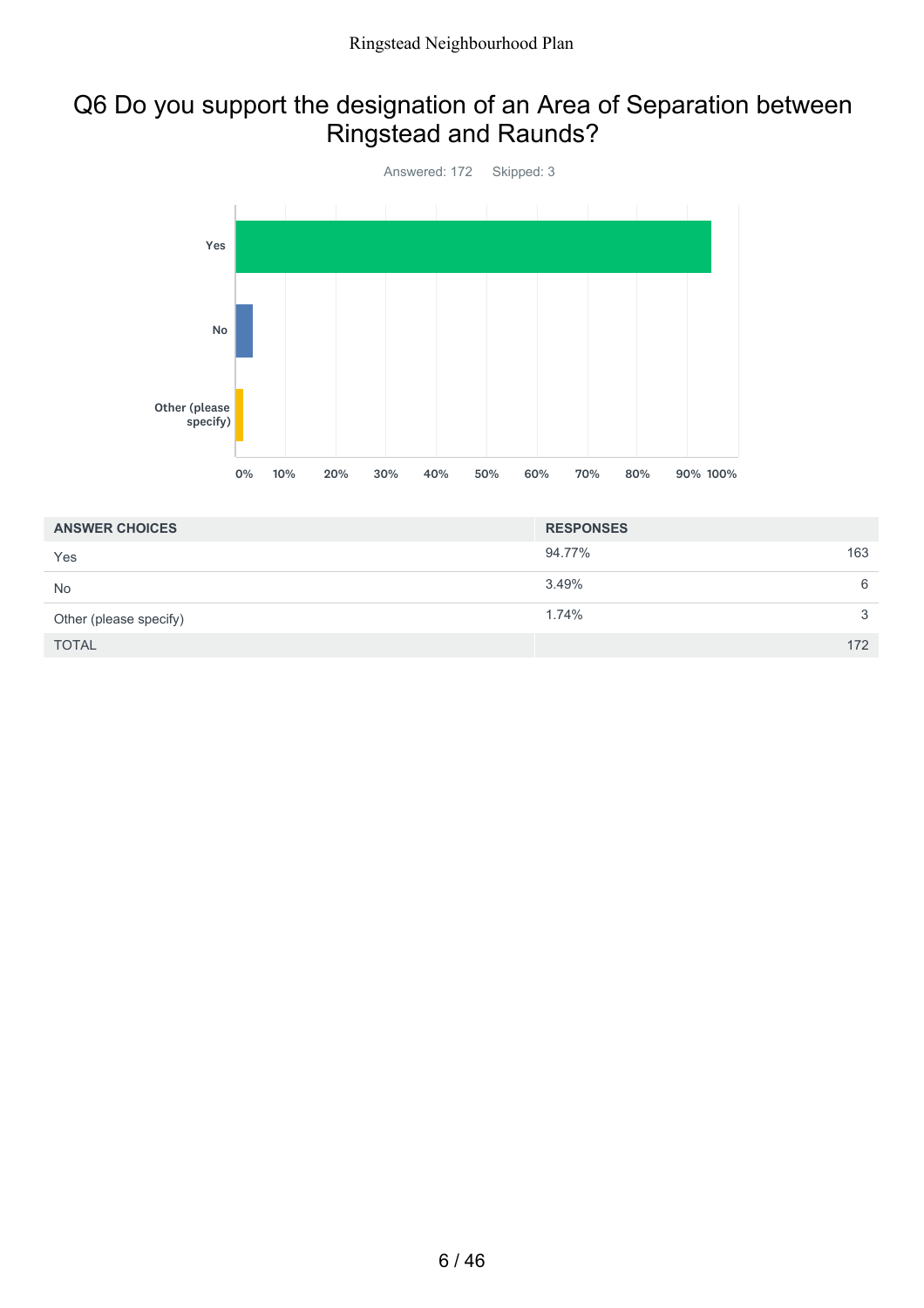### Q7 Which of the following should be identified as a Local Green Space? (Please select all the options that apply)



| <b>ANSWER CHOICES</b>  | <b>RESPONSES</b> |     |
|------------------------|------------------|-----|
| 1 Peace Park           | 91.18%           | 155 |
| 2 Recreation Ground    | 87.65%           | 149 |
| 3 St Mary's churchyard | 85.29%           | 145 |
| 4 Community Garden     | 80.59%           | 137 |
| Other (please specify) | 23.53%           | 40  |
| Total Respondents: 170 |                  |     |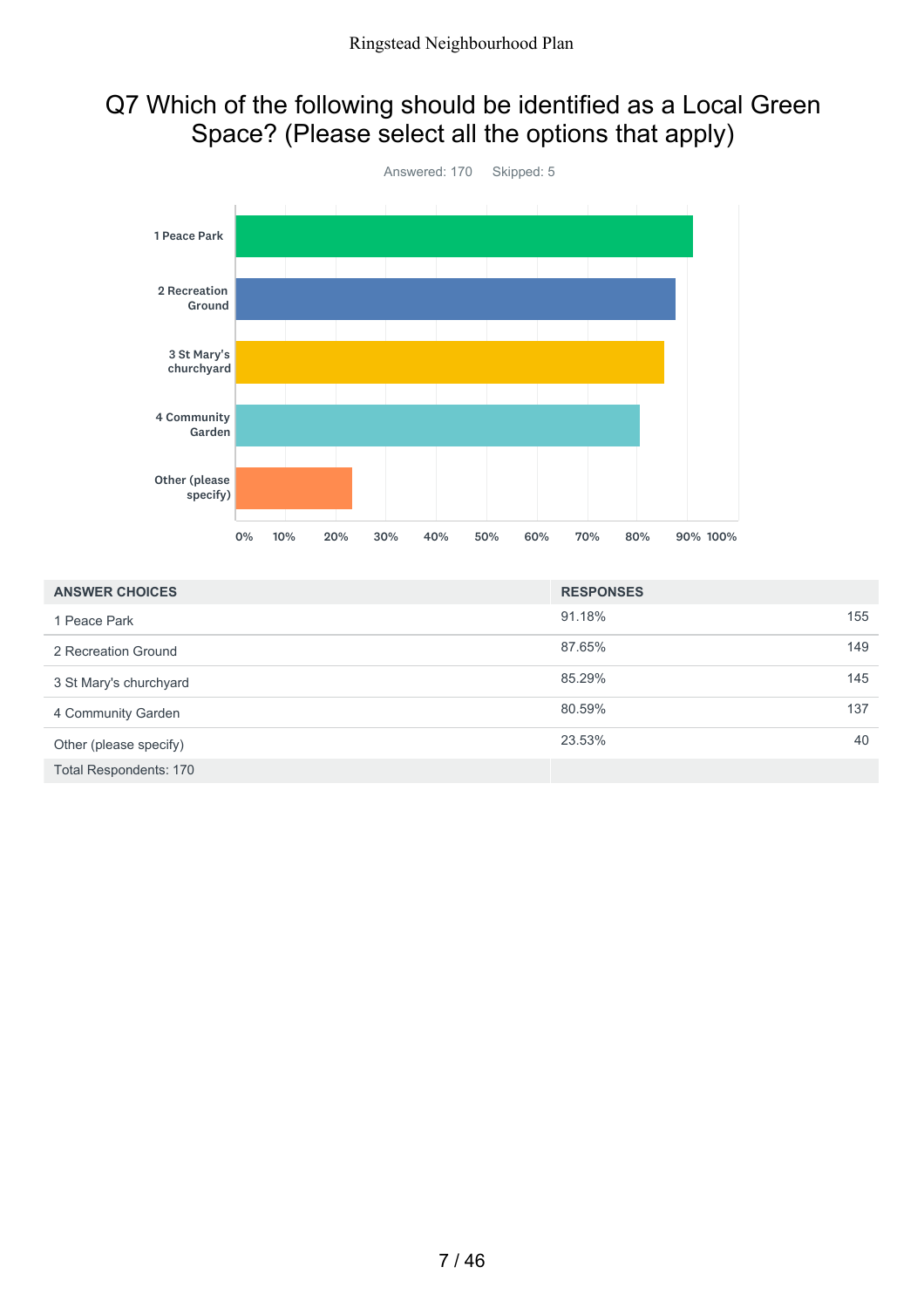#### Q8 In addition to the four Listed Buildings and Scheduled Monument, which of the following buildings should be protected by the Neighbourhood Plan for their heritage value?



| <b>ANSWER CHOICES</b>           | <b>RESPONSES</b> |    |
|---------------------------------|------------------|----|
| 1 Rose Cottage, Carlow Road     | 44.38%           | 71 |
| 2 Sharmans Cottage, Carlow Road | 50.63%           | 81 |
| 3 Hill House Cottage, Back Lane | 40.63%           | 65 |
| 4 Swann Inn, Carlow Road        | 55.00%           | 88 |
| 5 Black Horse Inn, High Street  | 45.63%           | 73 |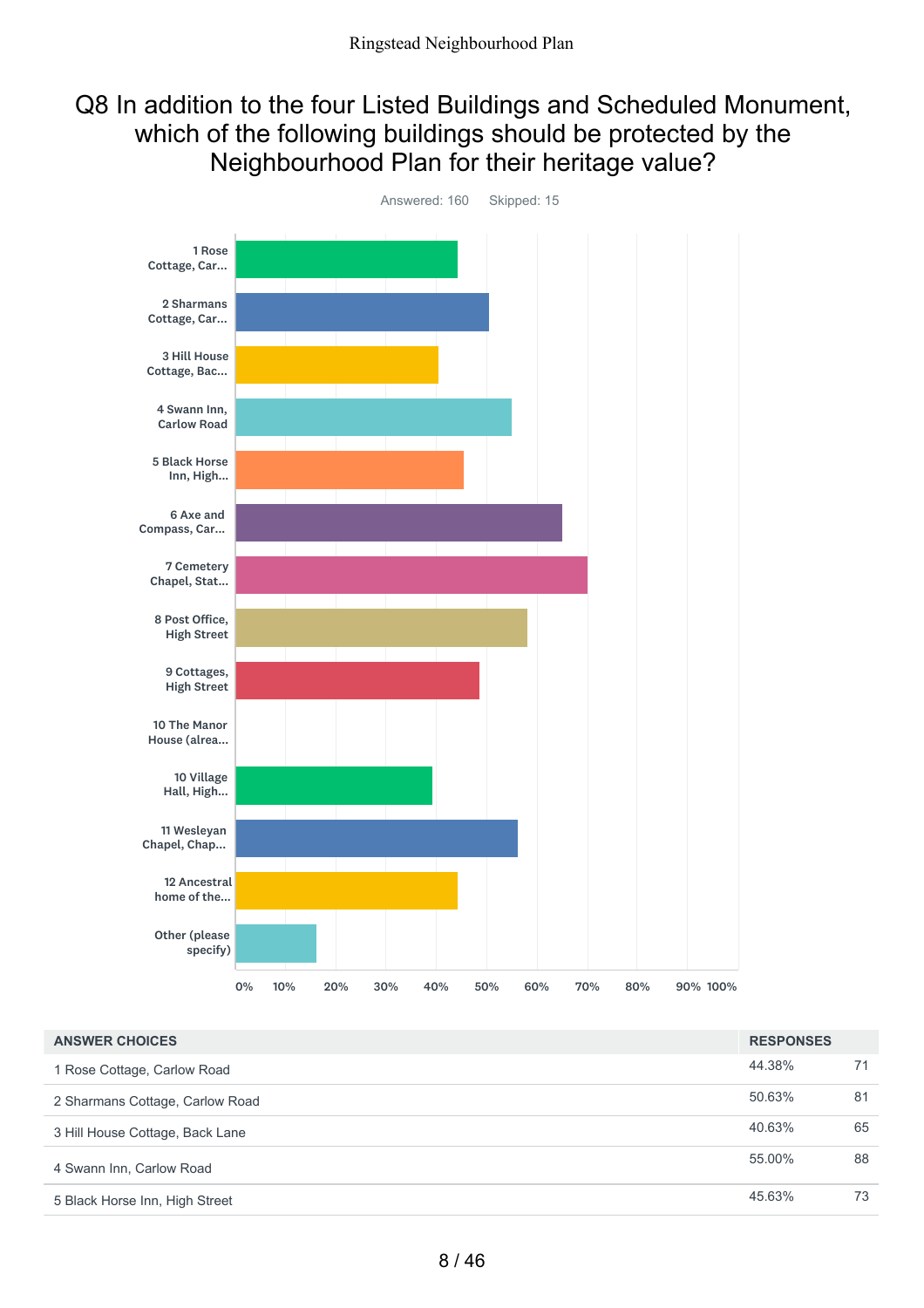#### Ringstead Neighbourhood Plan

| 6 Axe and Compass, Carlow Road                                                        | 65.00%   | 104      |
|---------------------------------------------------------------------------------------|----------|----------|
| 7 Cemetery Chapel, Station Road                                                       | 70.00%   | 112      |
| 8 Post Office, High Street                                                            | 58.13%   | 93       |
| 9 Cottages, High Street                                                               | 48.75%   | 78       |
| 10 The Manor House (already a Listed Building)                                        | $0.00\%$ | $\Omega$ |
| 10 Village Hall, High Street                                                          | 39.38%   | 63       |
| 11 Wesleyan Chapel, Chapel Street                                                     | 56.25%   | 90       |
| 12 Ancestral home of the Tuttle family Givers of the Ringstead Charity, Church Street | 44.38%   | 71       |
| Other (please specify)                                                                | 16.25%   | 26       |
| Total Respondents: 160                                                                |          |          |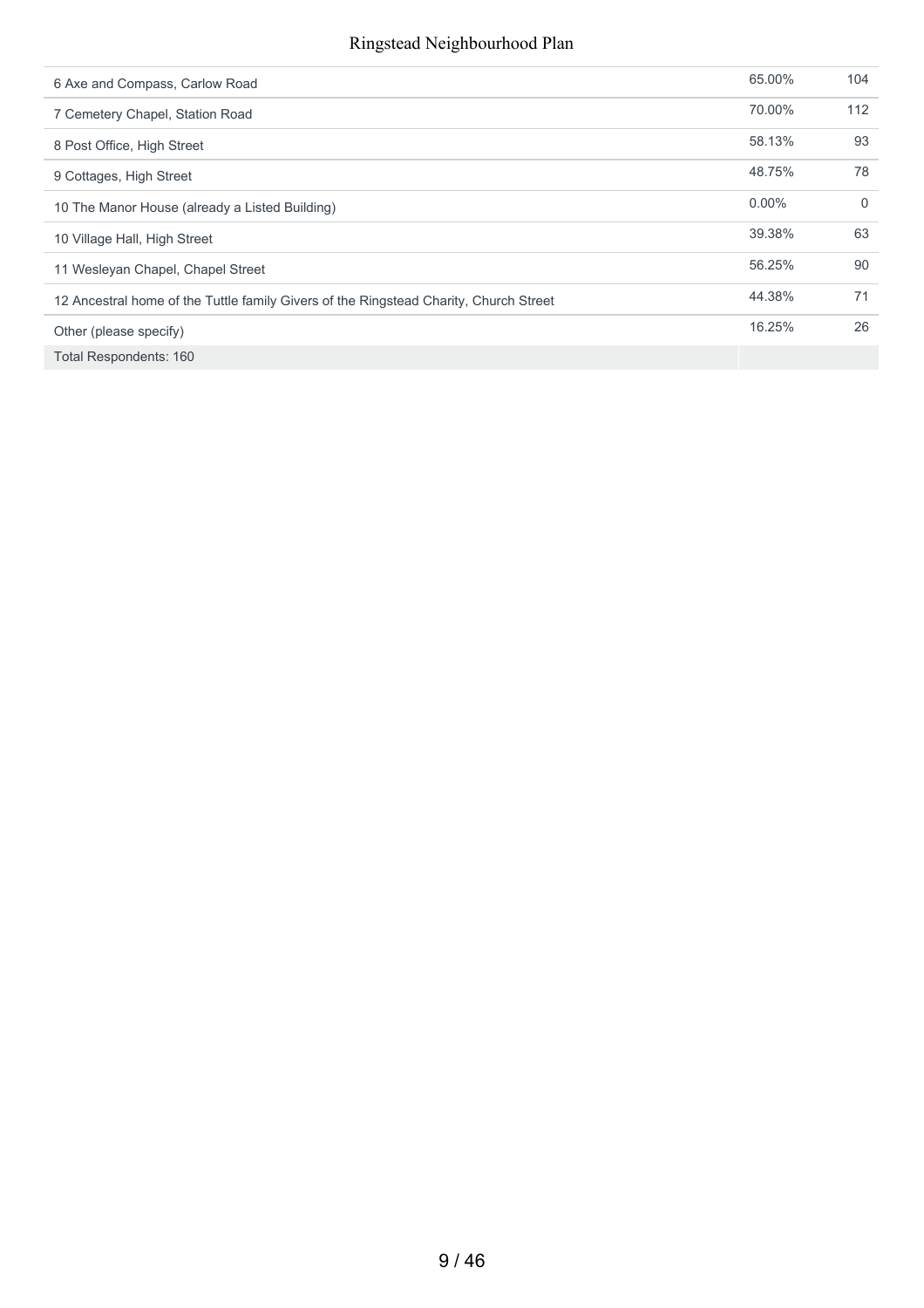

## Q9 How many new homes should we plan for in Ringstead?

| <b>ANSWER CHOICES</b> | <b>RESPONSES</b> |     |
|-----------------------|------------------|-----|
| None                  | 13.87%           | 24  |
| $1 - 10$              | 15.61%           | 27  |
| $11 - 20$             | 12.72%           | 22  |
| $21 - 30$             | 31.79%           | 55  |
| $31 - 40$             | 14.45%           | 25  |
| 41-50                 | 5.20%            | 9   |
| More than 50          | 6.36%            | 11  |
| <b>TOTAL</b>          |                  | 173 |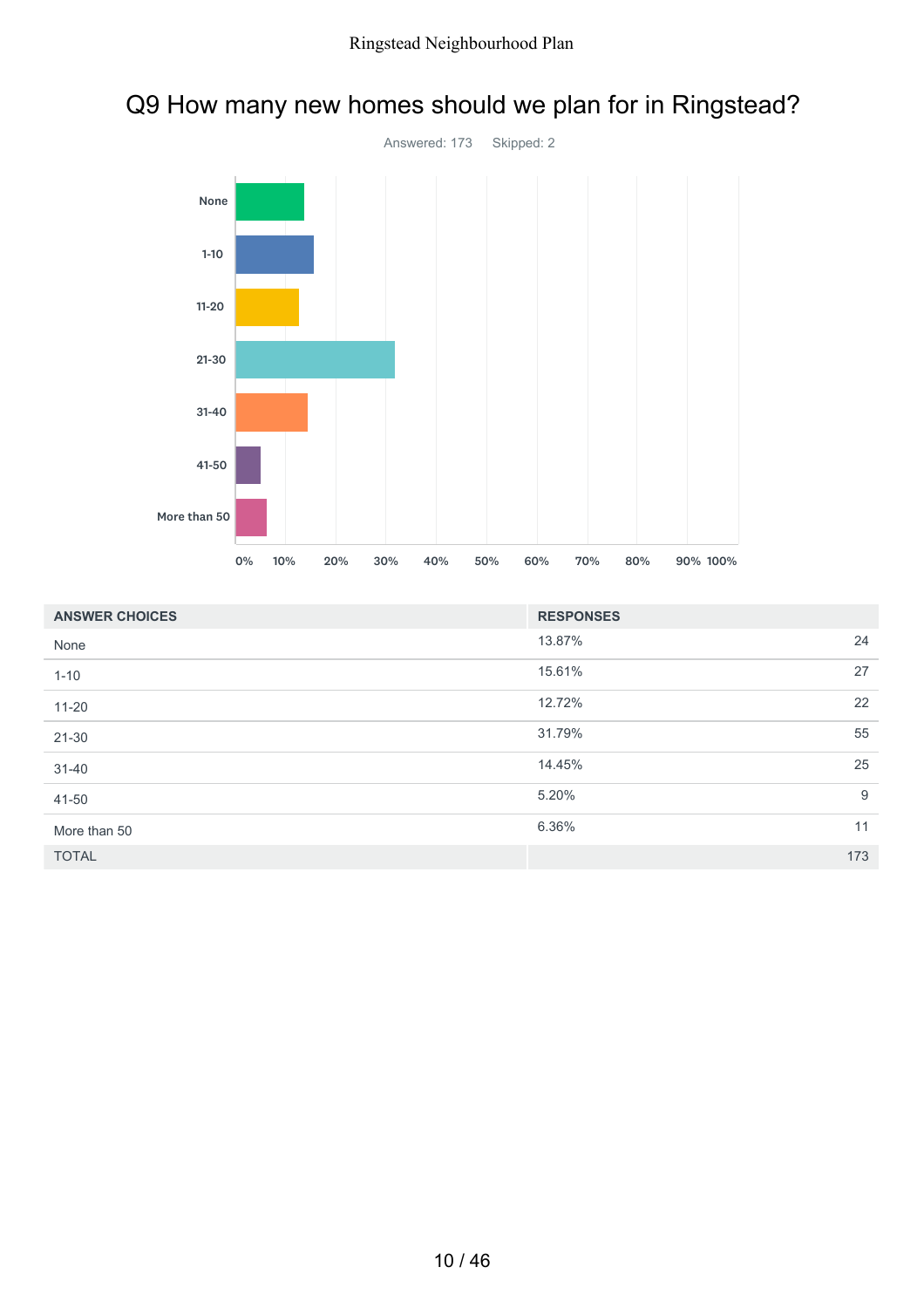### Q10 How should we plan for housing growth in Ringstead? (Please select all the options that apply)



| <b>ANSWER CHOICES</b>         | <b>RESPONSES</b> |     |
|-------------------------------|------------------|-----|
| Infill development            | 62.50%           | 105 |
| Greenfield development        | 13.69%           | 23  |
| Brownfield development        | 74.40%           | 125 |
| Conversion of rural buildings | 55.95%           | 94  |
| Other (please specify)        | 5.95%            | 10  |
| Total Respondents: 168        |                  |     |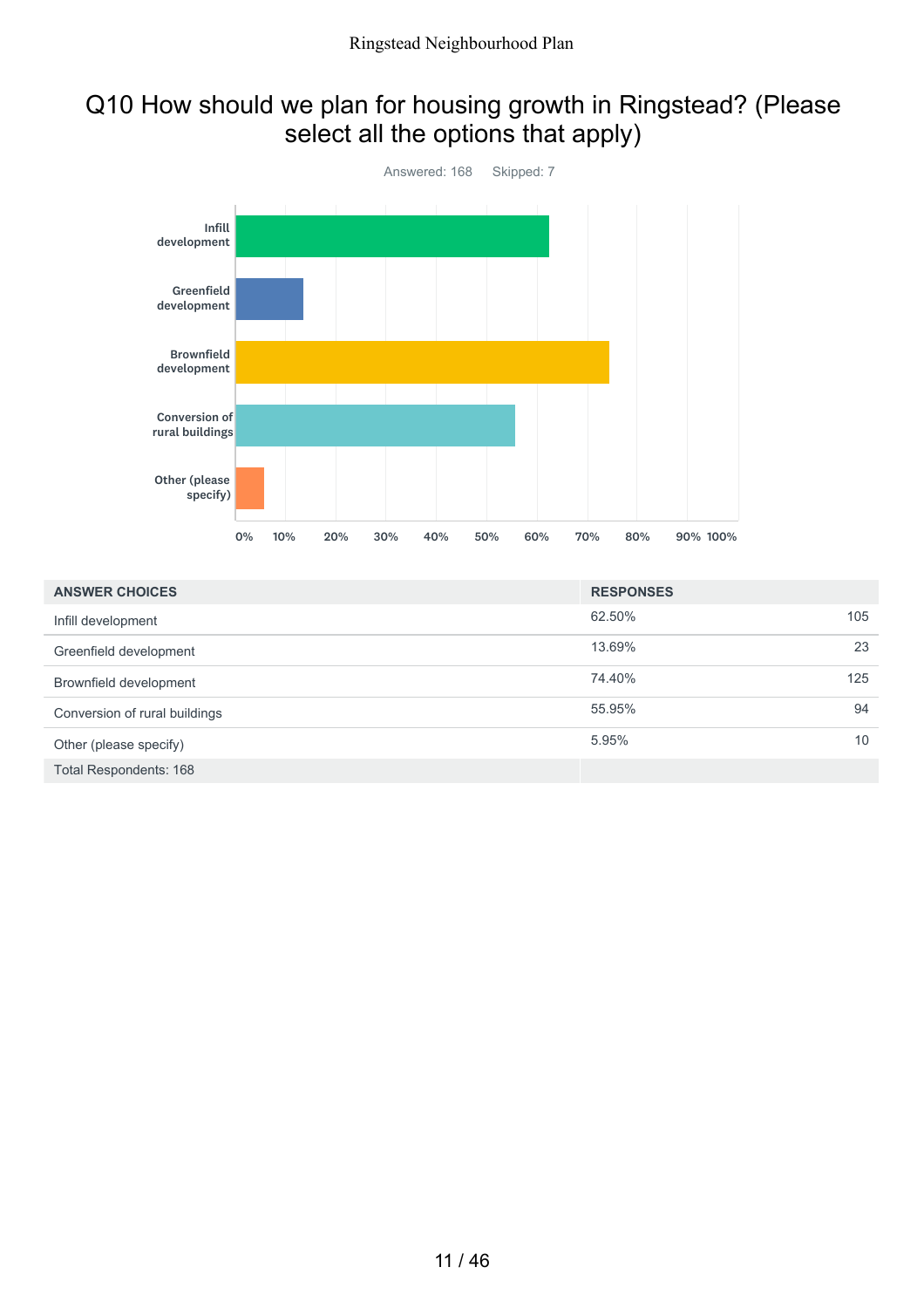

### Q11 What are your top three priorities for housing in the parish?

| <b>ANSWER CHOICES</b>                                                                                                                                      | <b>RESPONSES</b> |     |
|------------------------------------------------------------------------------------------------------------------------------------------------------------|------------------|-----|
| 1bed apartments or shared housing (mainly younger single or couple households at the start of the housing ladder)                                          | 21.89%           | 37  |
| 2bed apartments (e.g. for couples without children or older singles)                                                                                       | 17.16%           | 29  |
| 2bed houses (e.g. for couples, smaller families, single parents, singles with child access and frequent visitors)                                          | 46.75%           | 79  |
| 3bed houses (e.g. for families with children)                                                                                                              | 55.62%           | 94  |
| 4 or more bed executive housing                                                                                                                            | 21.89%           | 37  |
| 3bed apartments/cluster (e.g. for young people/students sharing at start of housing ladder, extended older families, non-<br>traditional household groups) | 5.92%            | 10  |
| 2/3bed houses or apartments for downsizing older people                                                                                                    | 23.67%           | 40  |
| 2/3bed bungalows for downsizing older people                                                                                                               | 60.36%           | 102 |
| 1/2bed elderly care (e.g. for older frail elderly singles)                                                                                                 | 34.91%           | 59  |
| Total Respondents: 169                                                                                                                                     |                  |     |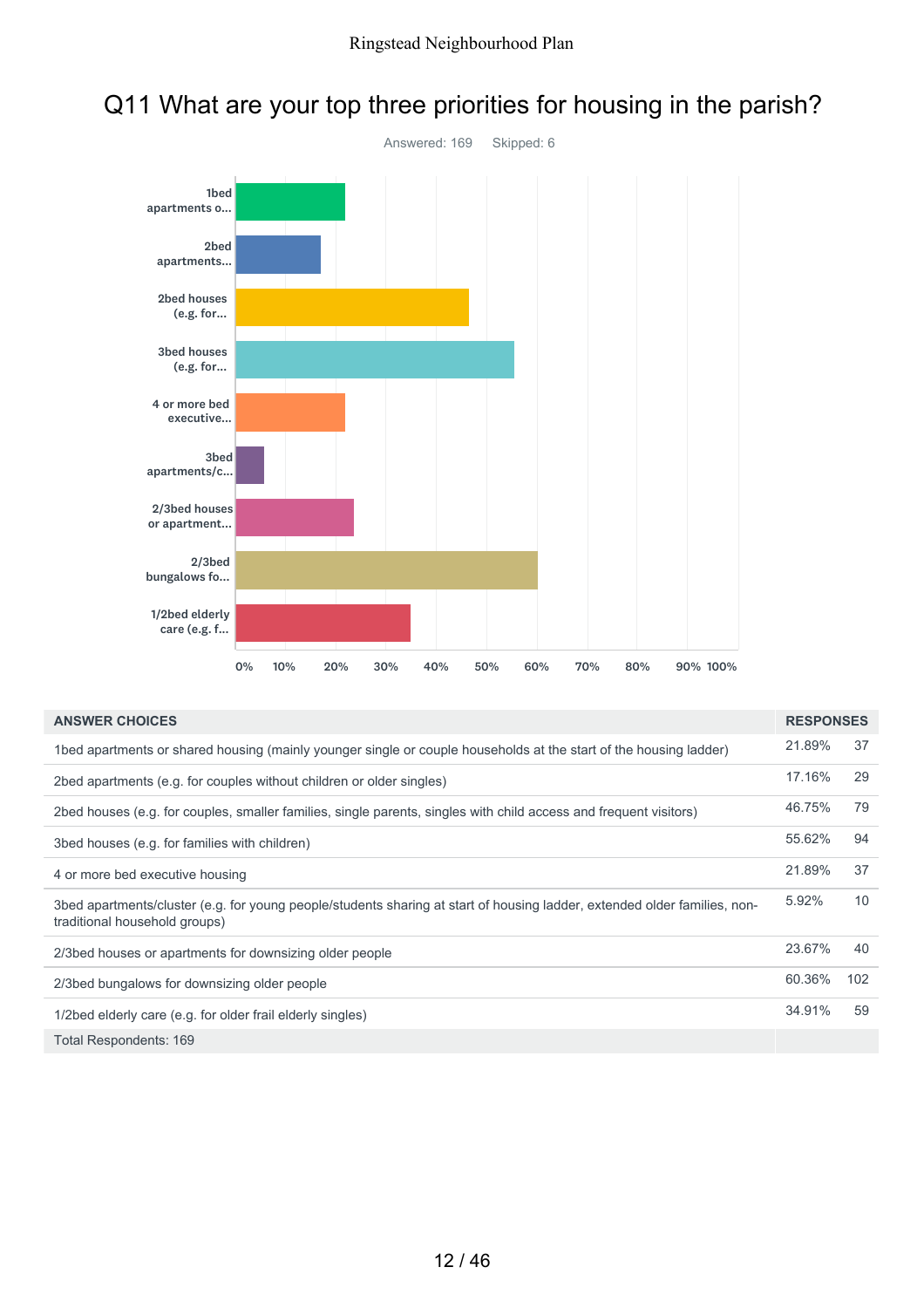#### Q12 Do you think that a Settlement Boundary is a good way of controlling development in Ringstead?



| <b>ANSWER CHOICES</b> | <b>RESPONSES</b> |     |
|-----------------------|------------------|-----|
| Yes                   | 92.90%           | 157 |
| <b>No</b>             | 7.10%            | 12  |
| <b>TOTAL</b>          |                  | 169 |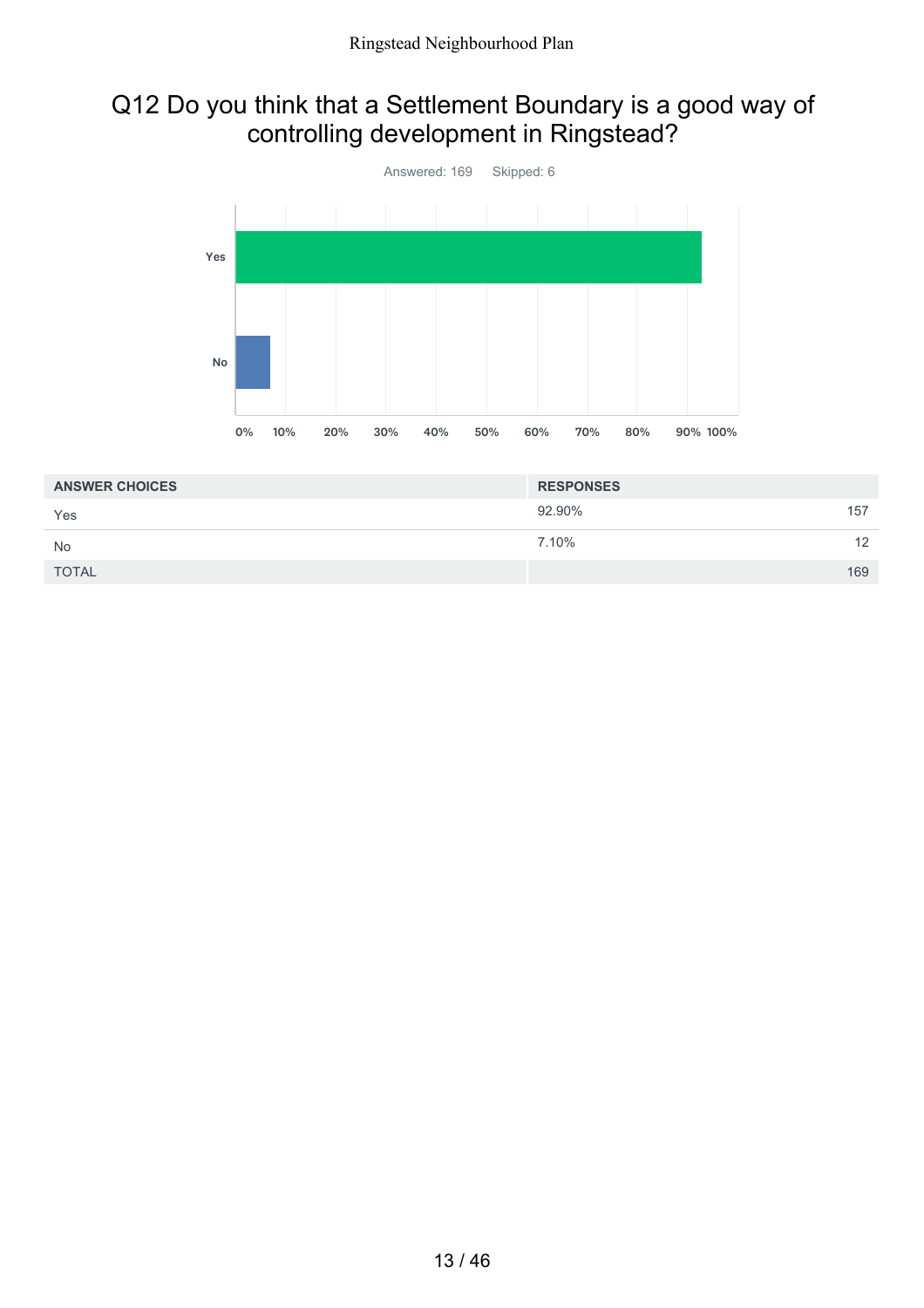## Q13 Do you agree with our proposed Ringstead Settlement Boundary?



| <b>ANSWER CHOICES</b>                                 | <b>RESPONSES</b> |     |
|-------------------------------------------------------|------------------|-----|
| Yes                                                   | 77.65%           | 132 |
| No (please specify the changes you would like to see) | 22.35%           | 38  |
| <b>TOTAL</b>                                          |                  | 170 |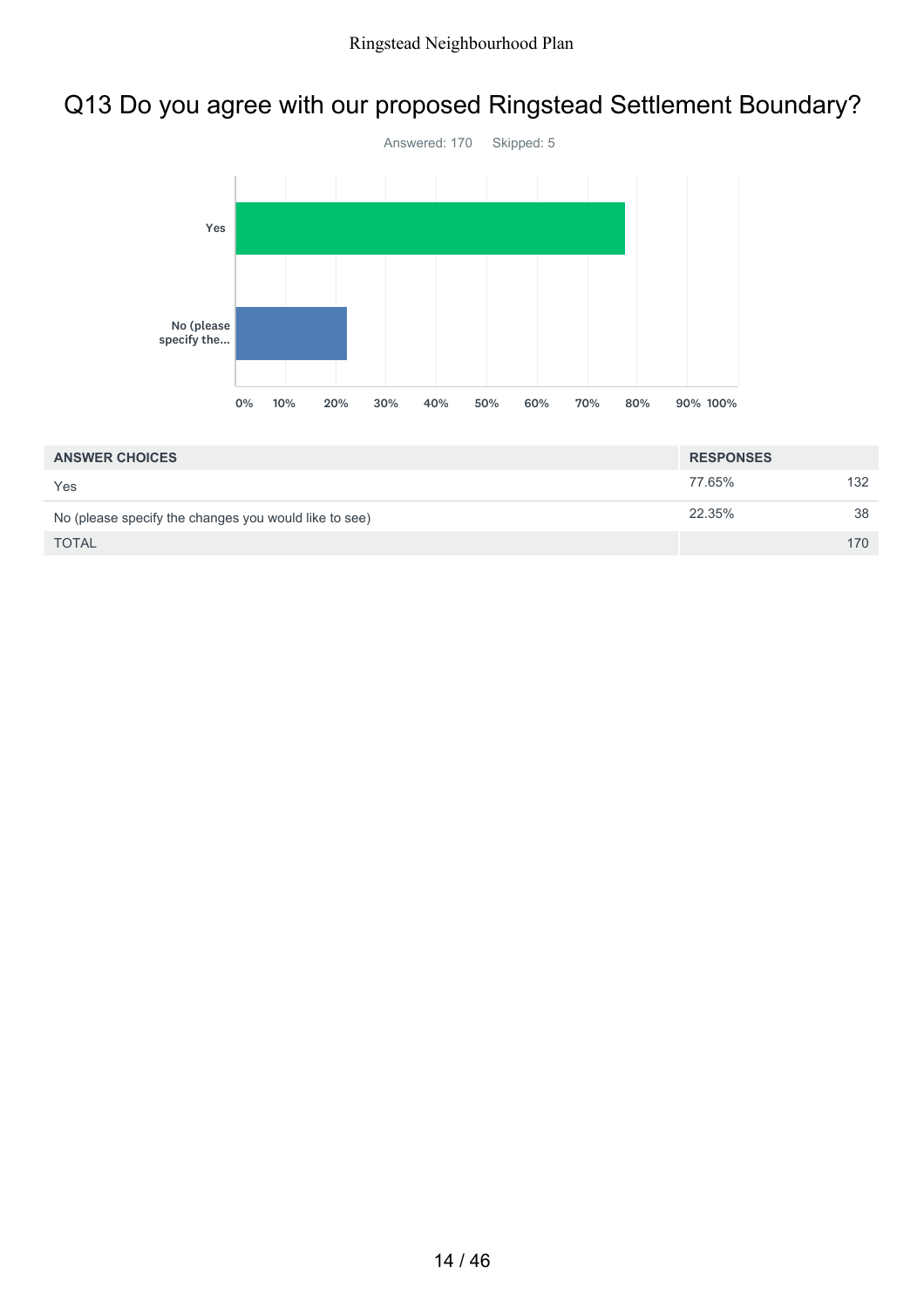#### Q14 Does your household as a whole, or anyone in your current household, expect to need to move within the Parish within the next ten years?



| <b>ANSWER CHOICES</b> | <b>RESPONSES</b> |     |
|-----------------------|------------------|-----|
| Yes                   | 13.45%           | 23  |
| <b>No</b>             | 70.18%           | 120 |
| Don't know            | 16.37%           | 28  |
| <b>TOTAL</b>          |                  | 171 |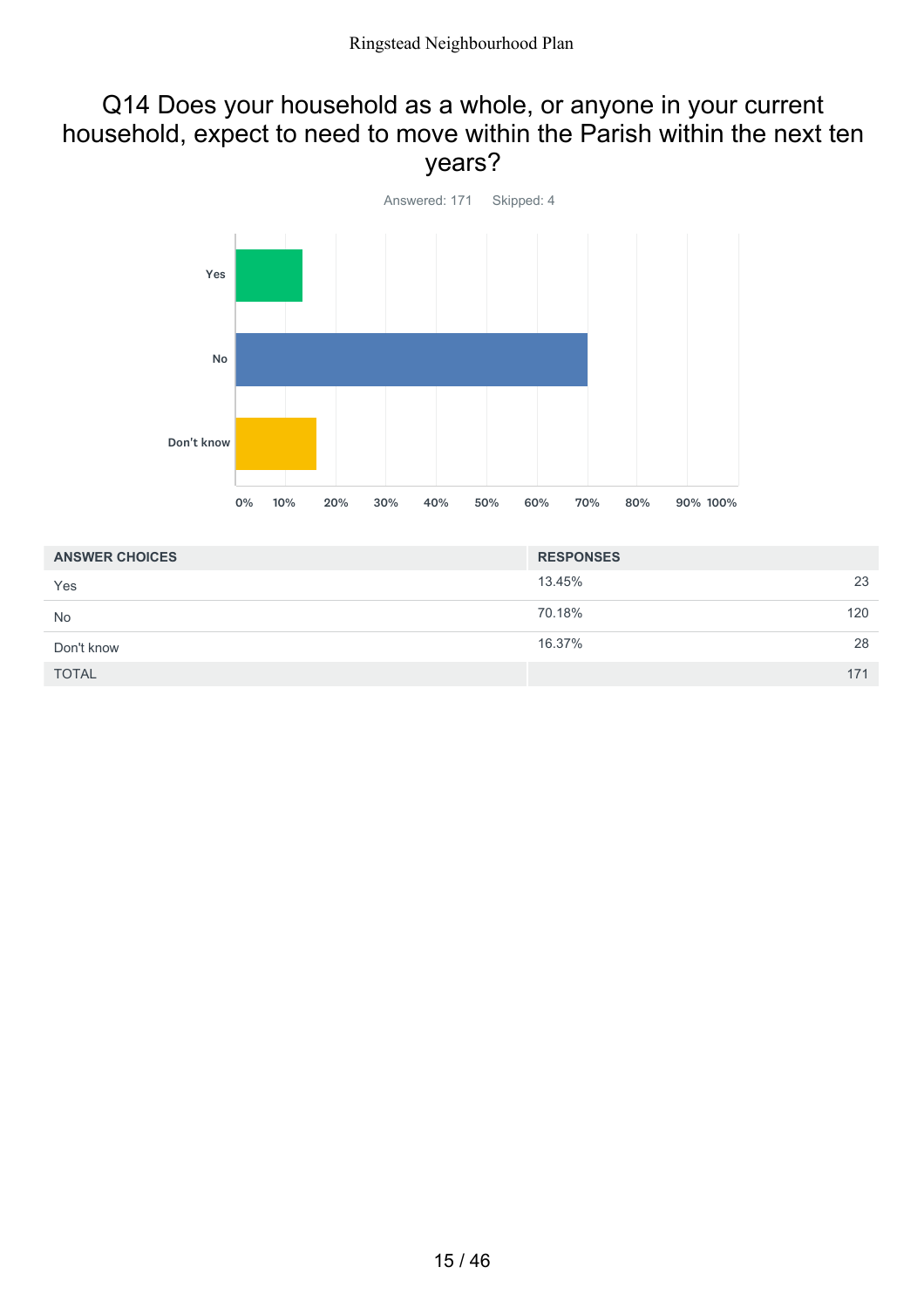#### Q15 How many people of each age group are there in the household that expects to move?



| <b>ANSWER CHOICES</b>        | <b>AVERAGE NUMBER</b> | <b>TOTAL NUMBER</b> | <b>RESPONSES</b> |
|------------------------------|-----------------------|---------------------|------------------|
| 0-9 years                    | $\overline{2}$        | 7                   | 3                |
| $10-15$ years                |                       | $\overline{4}$      | 3                |
| $16 - 19$ years              |                       | 5                   | 5                |
| 20-44 years                  | $\mathcal{P}$         | 9                   | 6                |
| 45-64 years                  | $\overline{2}$        | 10                  | 6                |
| 65-74 years                  | 2                     | 10                  | 6                |
| 75 years and over            |                       | 3                   | 3                |
| <b>Total Respondents: 21</b> |                       |                     |                  |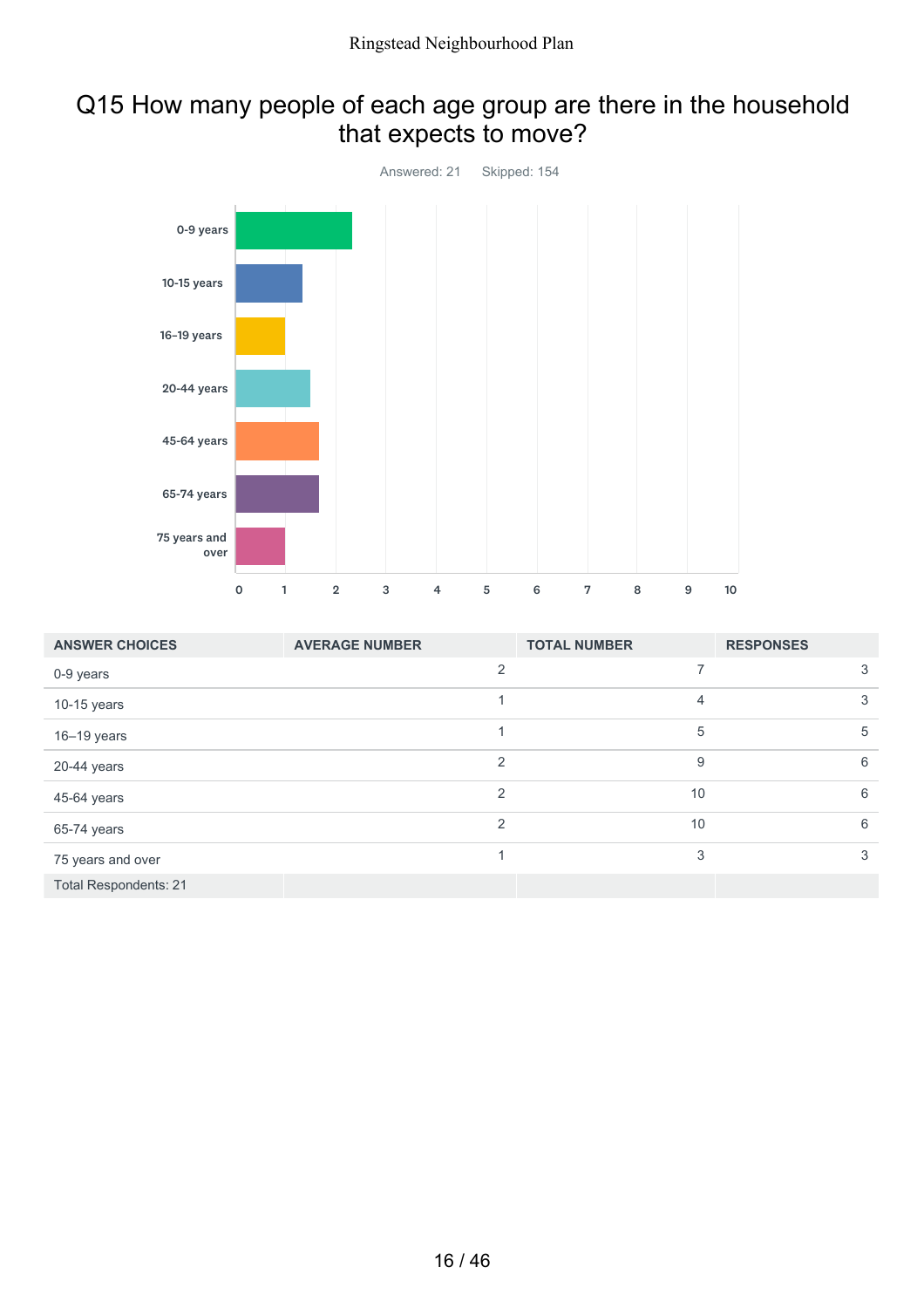### Q16 How many bedrooms would that household expect to need?



| <b>ANSWER CHOICES</b> | <b>RESPONSES</b> |          |
|-----------------------|------------------|----------|
|                       | 18.18%           | 4        |
| 2                     | 27.27%           | 6        |
| 3                     | 27.27%           | 6        |
| 4                     | 27.27%           | 6        |
| $5+$                  | $0.00\%$         | $\Omega$ |
| <b>TOTAL</b>          |                  | 22       |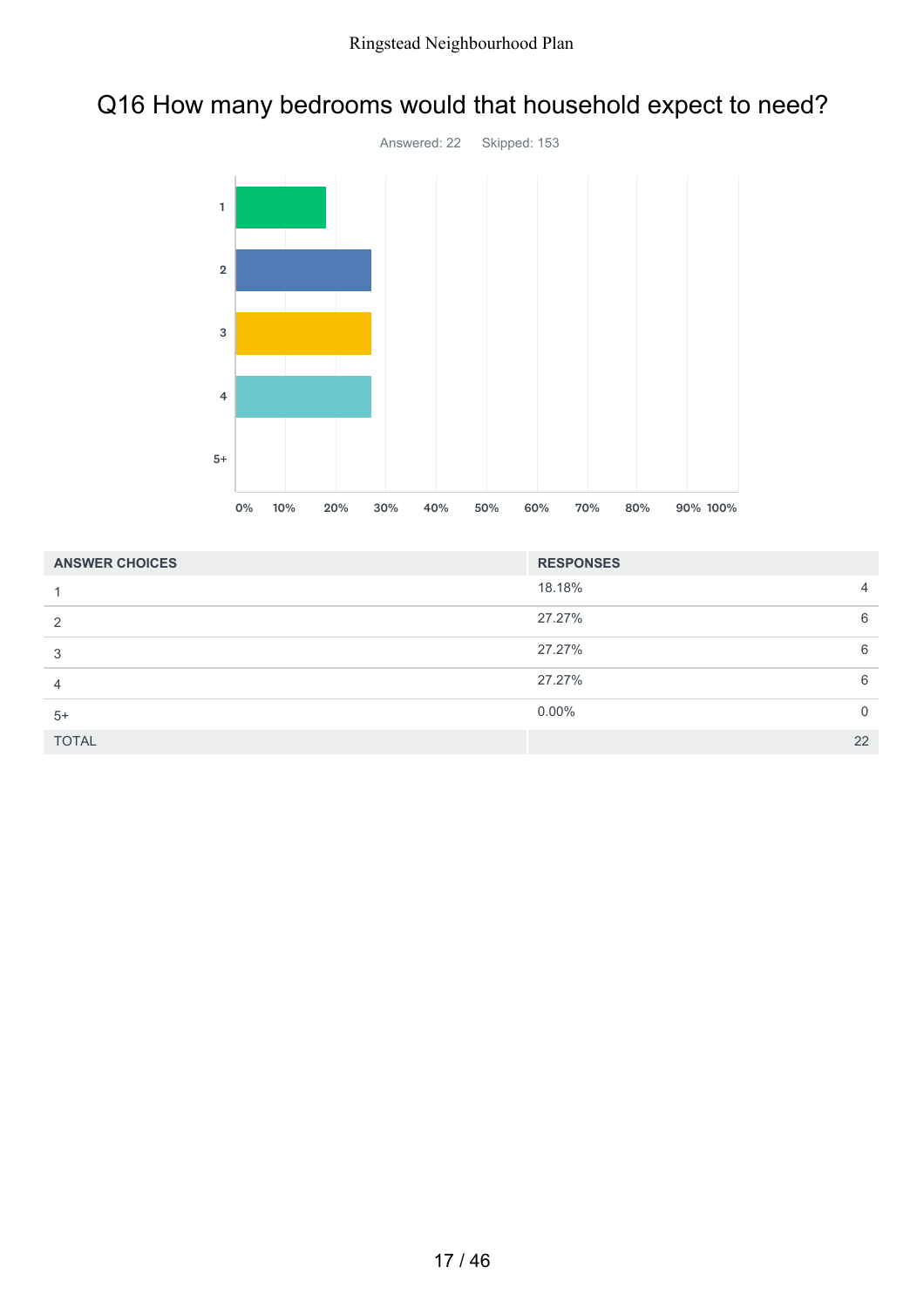

## Q17 How would you describe this household?

| <b>ANSWER CHOICES</b>                                | <b>RESPONSES</b> |    |
|------------------------------------------------------|------------------|----|
| Single                                               | 21.74%           | 5  |
| Couple                                               | 43.48%           | 10 |
| Family (one or two adults with one or more children) | 30.43%           |    |
| Other (please specify)                               | 4.35%            |    |
| <b>TOTAL</b>                                         |                  | 23 |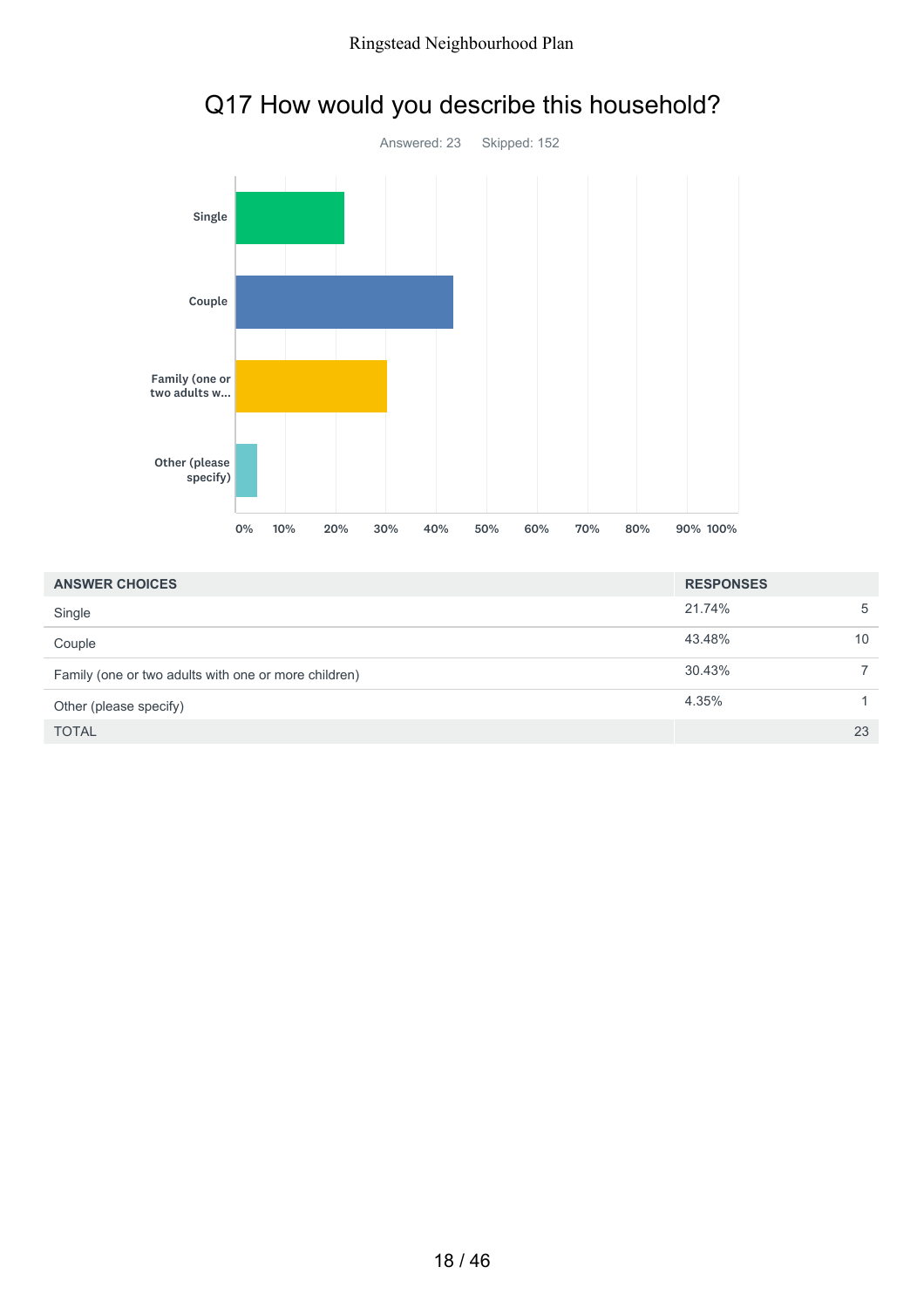

# Q18 When would the household expect to need to move?

| <b>ANSWER CHOICES</b> | <b>RESPONSES</b> |
|-----------------------|------------------|
| Within one year       | 4.55%            |
| 1-3 years             | 36.36%<br>8      |
| 3-5 years             | 27.27%<br>6      |
| 5+ years              | 31.82%           |
| <b>TOTAL</b>          | 22               |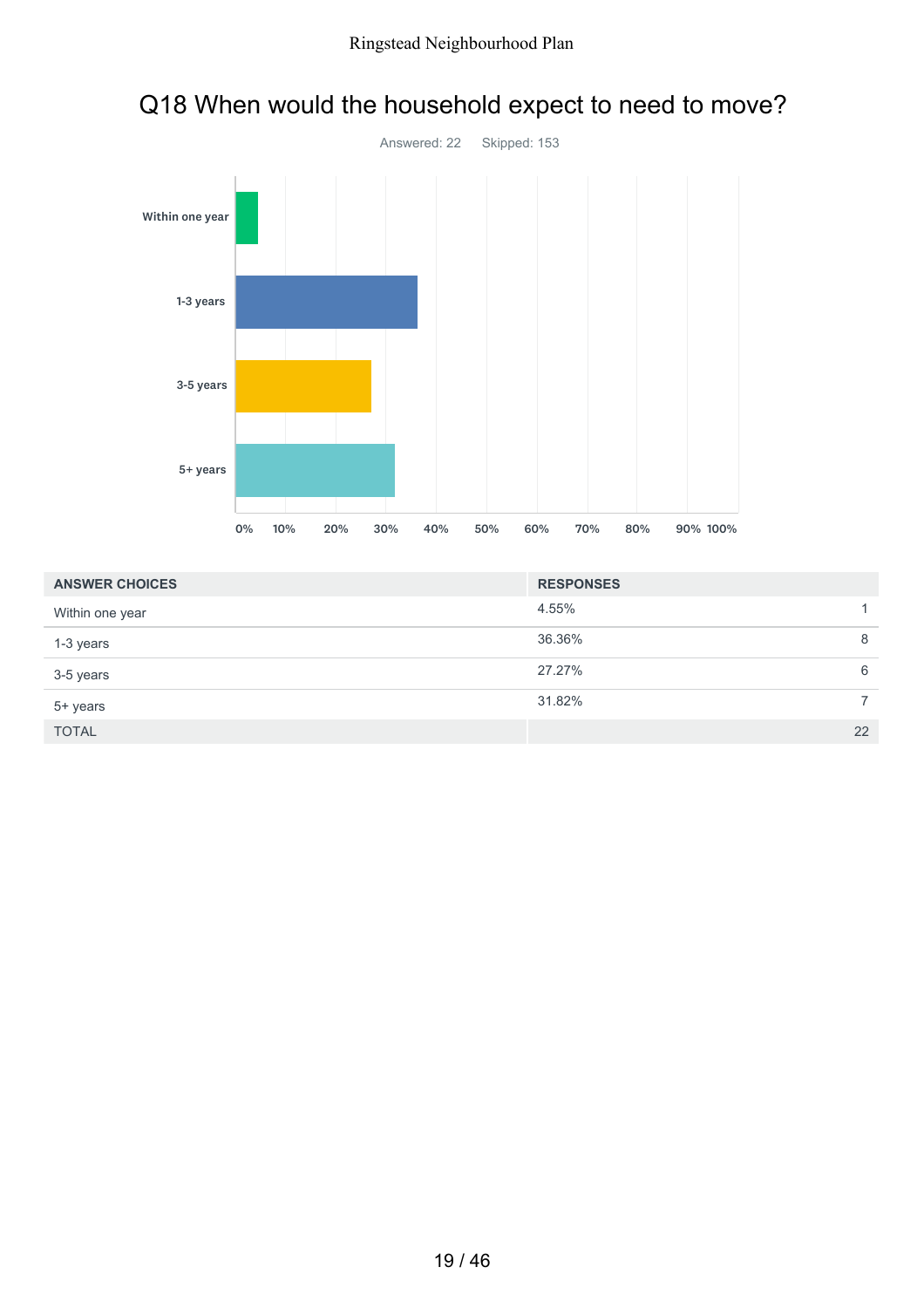#### Q19 Please give the reasons why this household's current home does not meet the household's need? (Please select all the options that apply)



| <b>ANSWER CHOICES</b>                          | <b>RESPONSES</b> |                |
|------------------------------------------------|------------------|----------------|
| Too small                                      | 40.91%           | 9              |
| Too large                                      | 27.27%           | 6              |
| Needs major repairs                            | 4.55%            | 1              |
| Unsuitable for physical needs                  | 4.55%            | 1              |
| Temporary accommodation                        | $0.00\%$         | $\overline{0}$ |
| Need to live close to employment               | $0.00\%$         | $\Omega$       |
| Need to live close to relative/family          | 9.09%            | 2              |
| Need to live closer to a carer or to give care | 4.55%            | 1              |
| Want to live independently                     | 27.27%           | 6              |
| Being harassed                                 | $0.00\%$         | $\Omega$       |
| <b>Total Respondents: 22</b>                   |                  |                |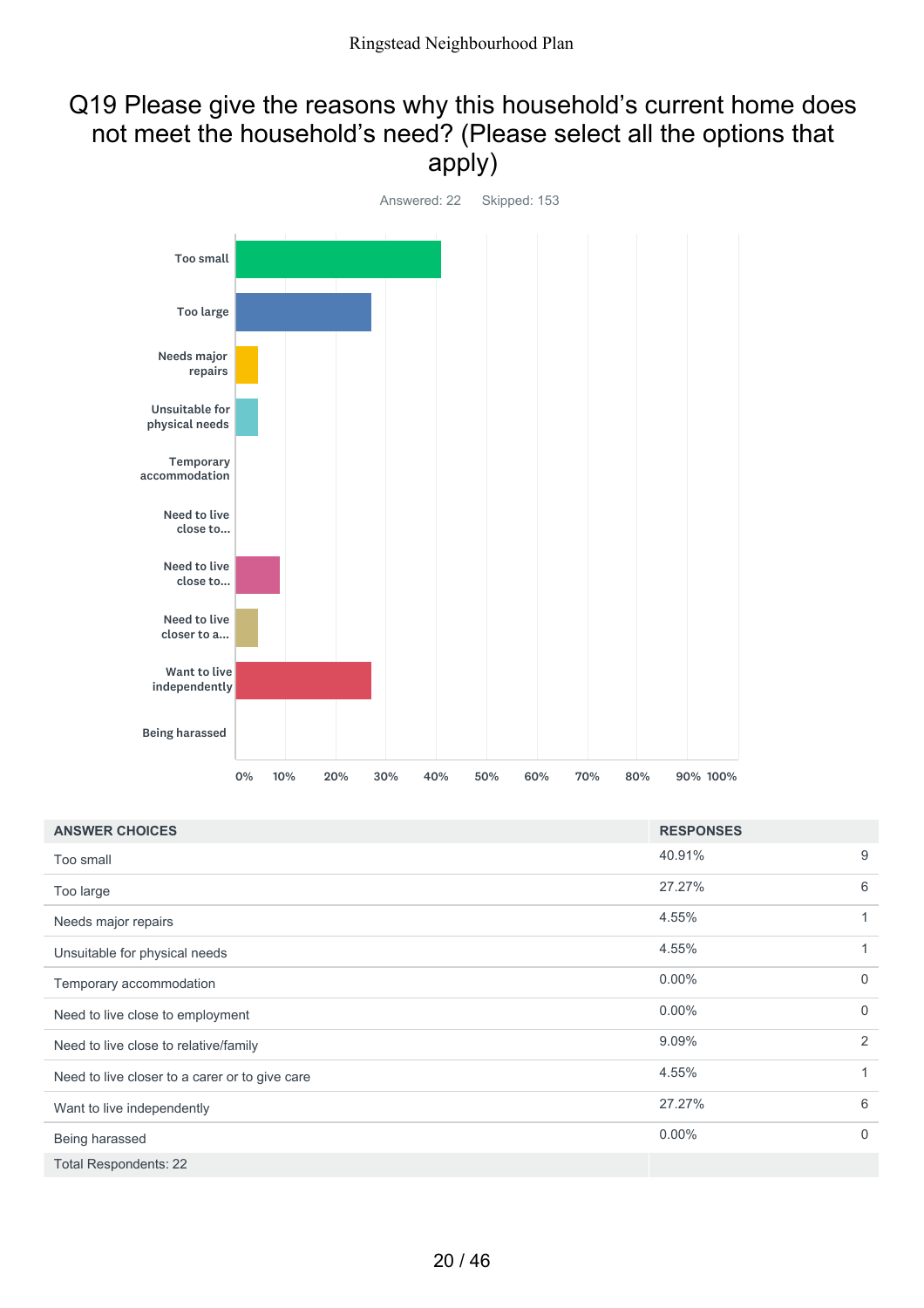# Q20 Does this household have a specialist housing need?



| <b>ANSWER CHOICES</b>                                 | <b>RESPONSES</b> |              |
|-------------------------------------------------------|------------------|--------------|
| <b>No</b>                                             | 86.36%           | 19           |
| Yes, accommodation on the ground floor                | 13.64%           | 3            |
| Yes, sheltered housing with support services provided | $0.00\%$         | $\mathbf{0}$ |
| Yes, other housing with support services provided     | $0.00\%$         | $\mathbf{0}$ |
| Yes, residential care                                 | $0.00\%$         | $\mathbf{0}$ |
| Yes, other (please specify)                           | $0.00\%$         | $\mathbf{0}$ |
| <b>TOTAL</b>                                          |                  | 22           |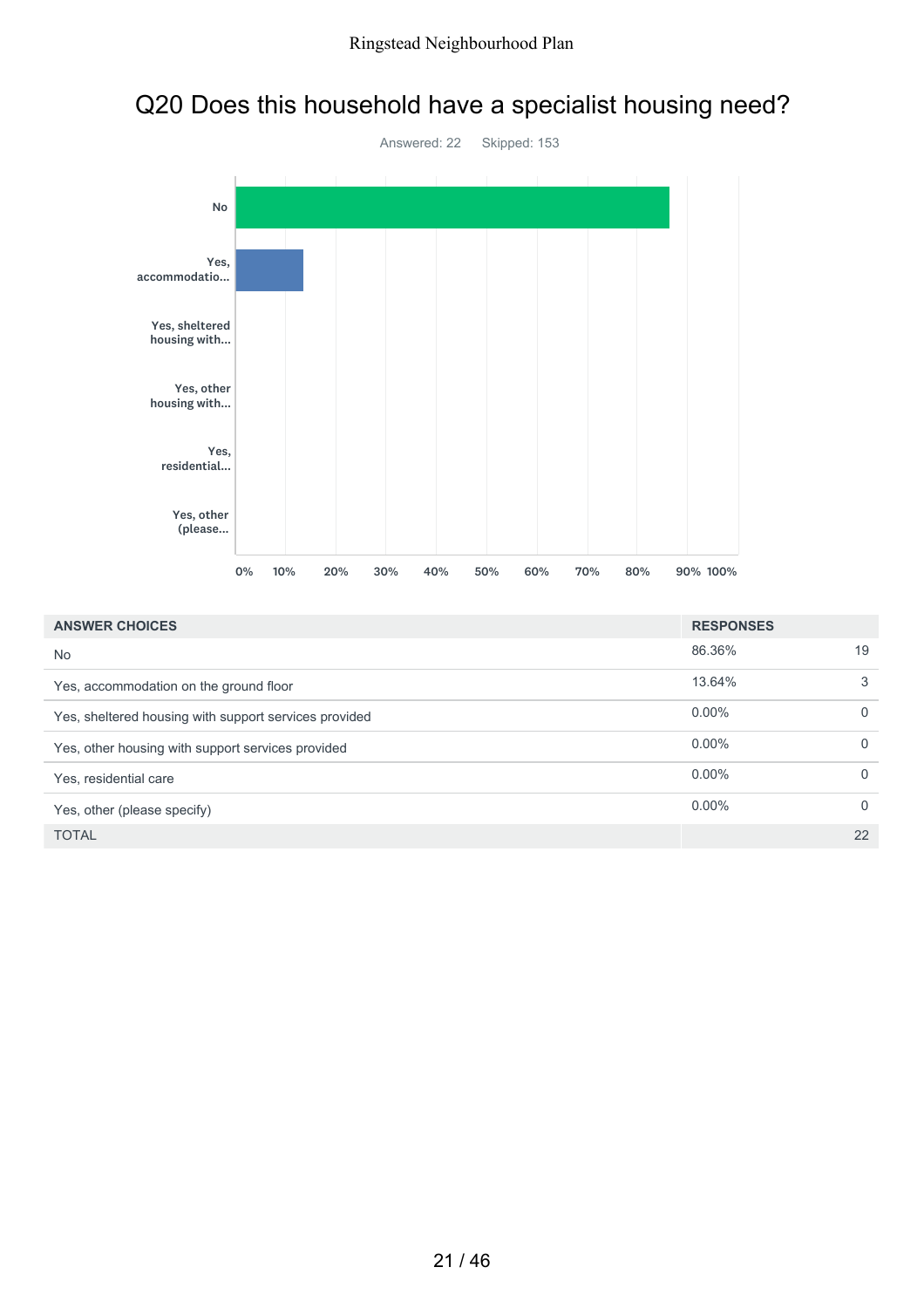### Q21 How would this household consider paying for this accommodation? (Please select all the options that apply)



| <b>ANSWER CHOICES</b>                                                           | <b>RESPONSES</b> |              |
|---------------------------------------------------------------------------------|------------------|--------------|
| Buy on the open market                                                          | 77.27%           | 17           |
| Rent from the private sector                                                    | 13.64%           | 3            |
| Rent it from the Local Authority or Housing Association                         | 18.18%           | 4            |
| Buy it as a shared equity owner with the Local Authority or Housing Association | $0.00\%$         | $\Omega$     |
| Build own house                                                                 | 13.64%           | 3            |
| Build own house with a grant/loan                                               | 4.55%            |              |
| Other (please specify)                                                          | $0.00\%$         | $\mathbf{0}$ |
| <b>Total Respondents: 22</b>                                                    |                  |              |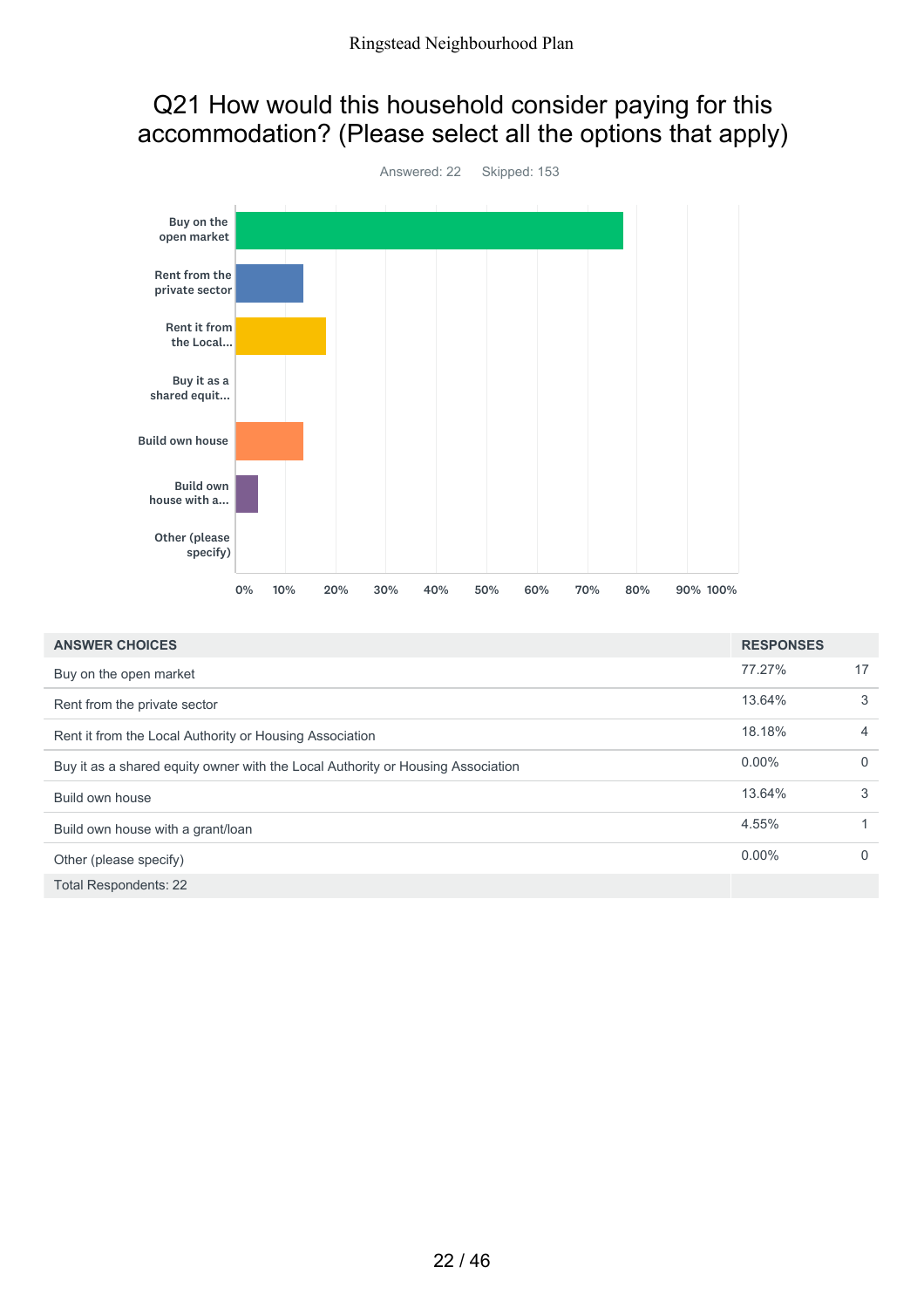#### Q22 Would an existing dwelling be freed-up within the Parish as a result of this move?



| <b>ANSWER CHOICES</b> | <b>RESPONSES</b> |    |
|-----------------------|------------------|----|
| Yes                   | 68.18%           | 15 |
| <b>No</b>             | 31.82%           |    |
| <b>TOTAL</b>          |                  | 22 |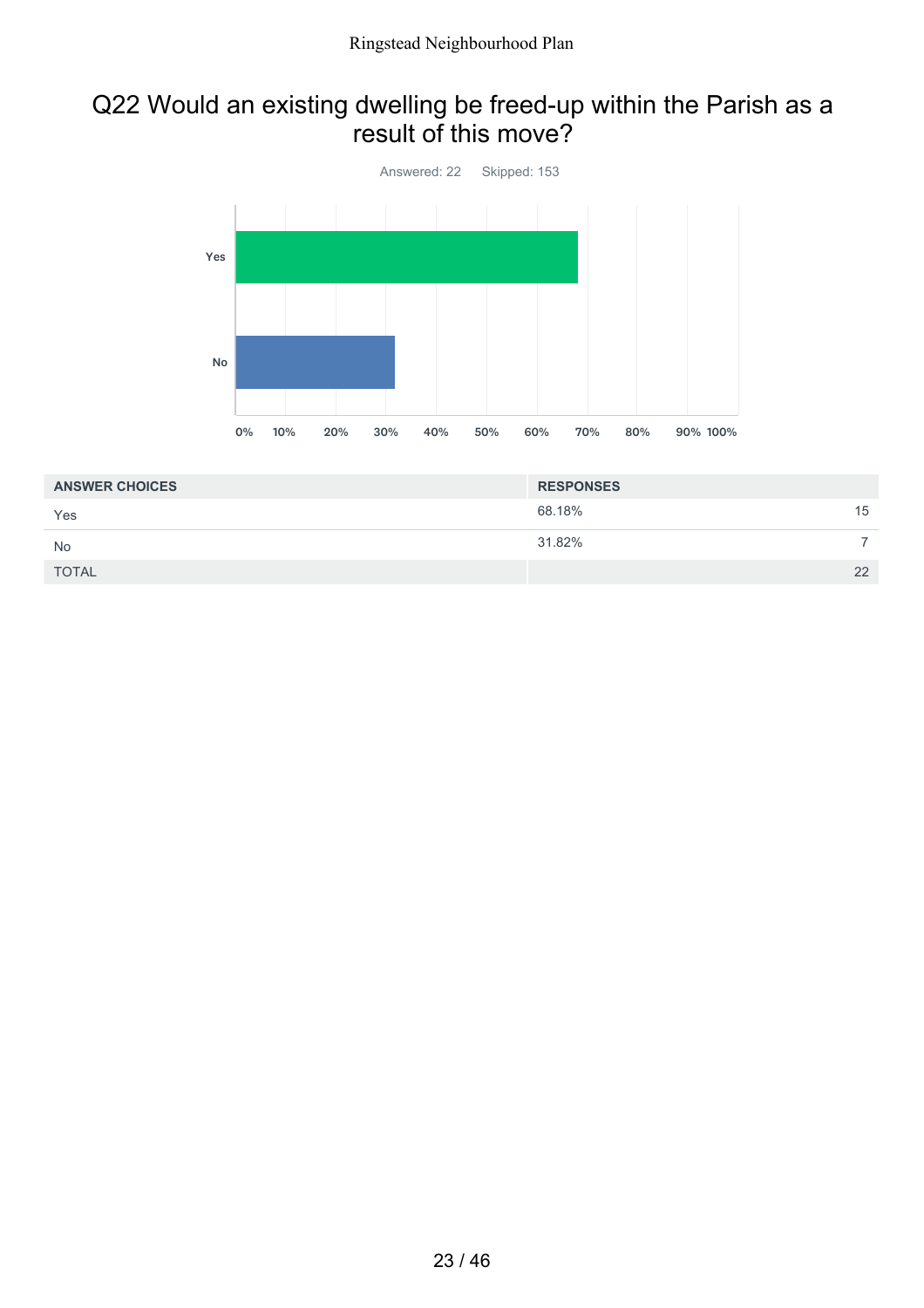### Q23 Would you support a Rural Exception Site for affordable housing?



| <b>ANSWER CHOICES</b> | <b>RESPONSES</b> |     |
|-----------------------|------------------|-----|
| Yes                   | 48.99%           | 73  |
| <b>No</b>             | 51.01%           | 76  |
| <b>TOTAL</b>          |                  | 149 |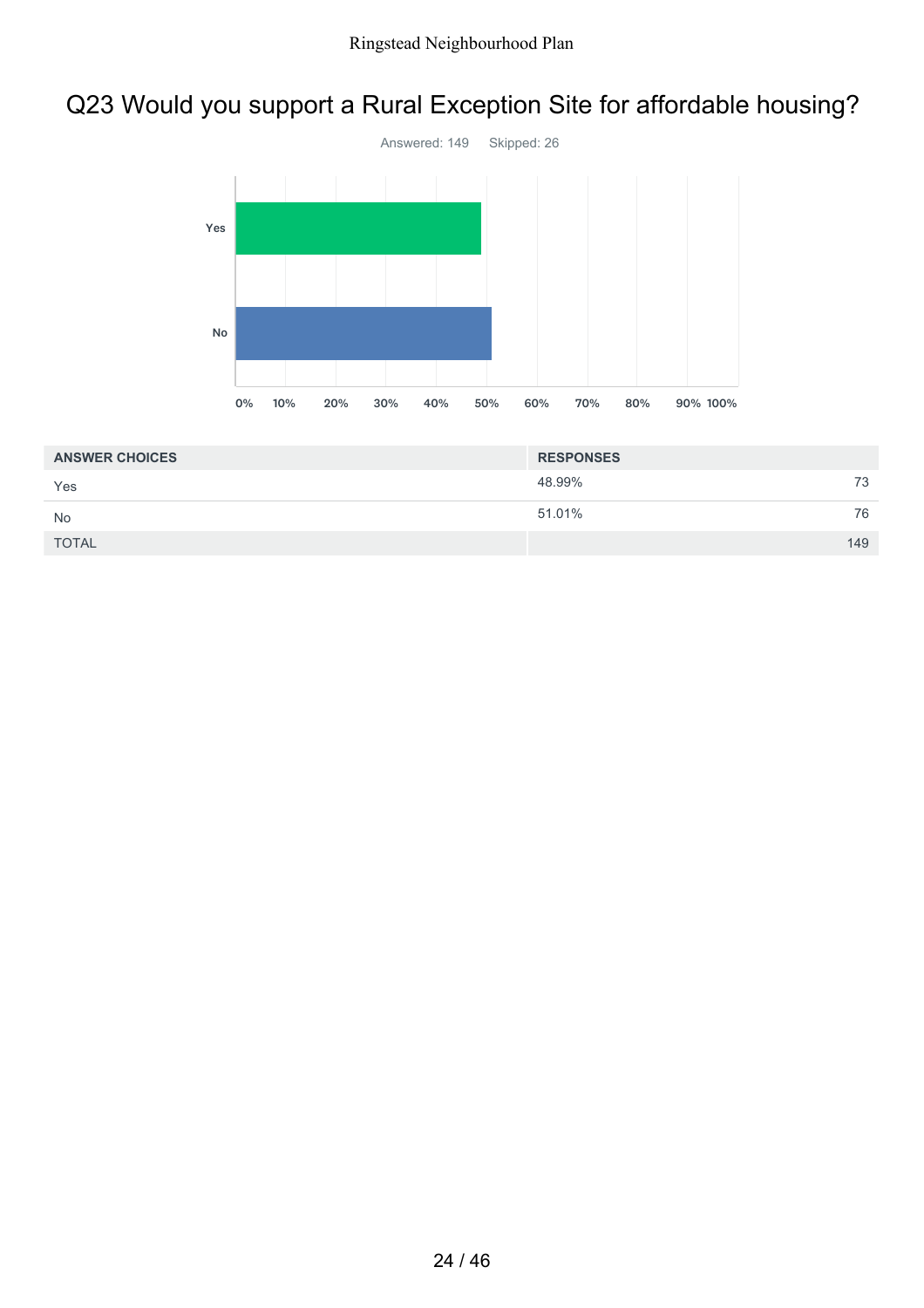### Q24 Which of the following streets experience significant problems with on-street parking? (Please select all the options that apply)



| <b>ANSWER CHOICES</b>         | <b>RESPONSES</b> |     |
|-------------------------------|------------------|-----|
| <b>High Street</b>            | 75.61%           | 124 |
| <b>Church Street</b>          | 64.02%           | 105 |
| <b>Back Lane</b>              | 34.76%           | 57  |
| <b>Gladstone Street</b>       | 36.59%           | 60  |
| <b>Chapel Street</b>          | 34.76%           | 57  |
| <b>Spencer Street</b>         | 25.61%           | 42  |
| <b>Burnell Close</b>          | 10.98%           | 18  |
| <b>Carlow Street</b>          | 35.98%           | 59  |
| Denford Road                  | 49.39%           | 81  |
| Other (please specify)        | 17.07%           | 28  |
| <b>Total Respondents: 164</b> |                  |     |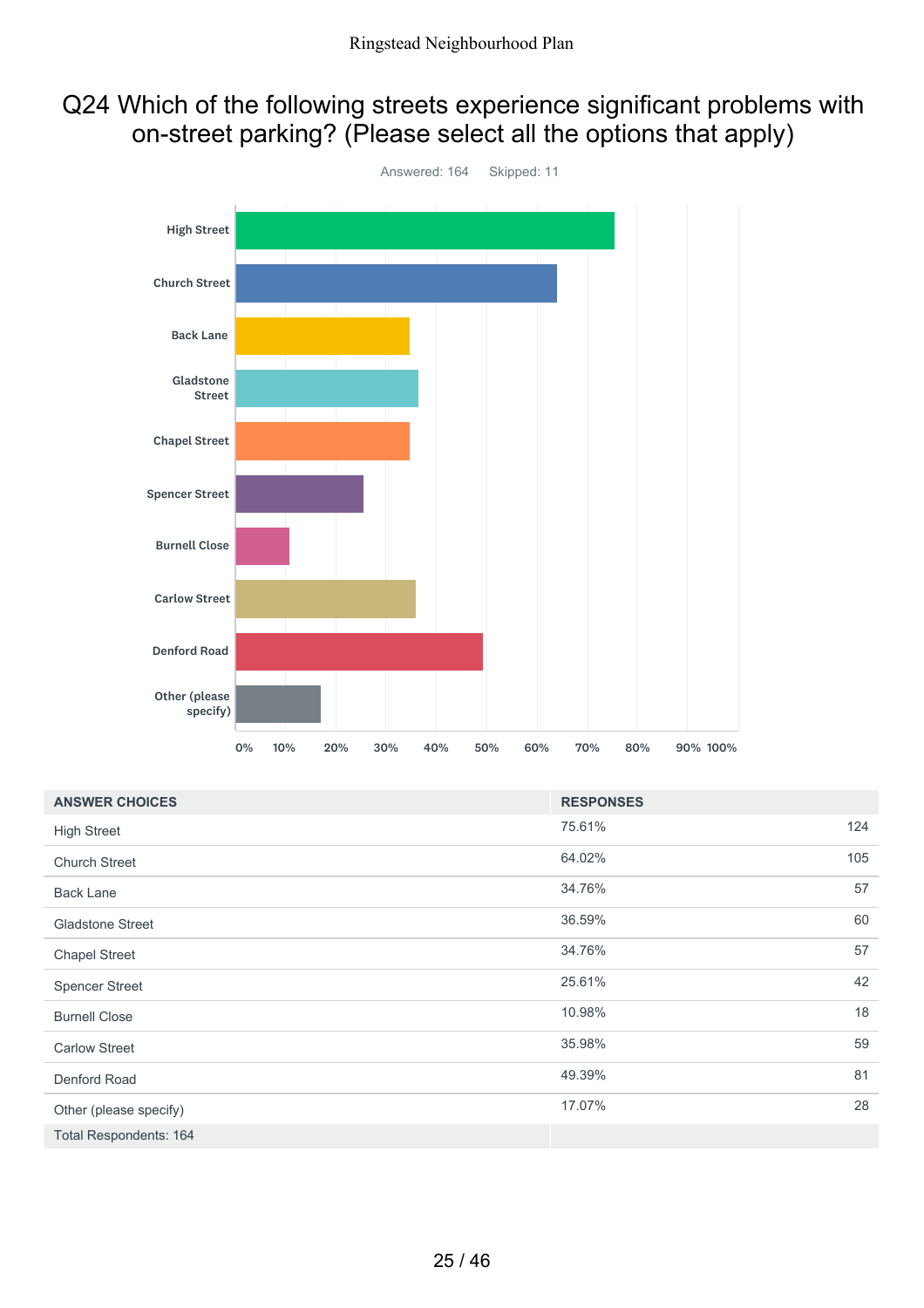### Q25 Does on-street parking help reduce traffic speed in the village?



| <b>ANSWER CHOICES</b> | <b>RESPONSES</b> |     |
|-----------------------|------------------|-----|
| Yes                   | 64.50%           | 109 |
| <b>No</b>             | 35.50%           | 60  |
| <b>TOTAL</b>          |                  | 169 |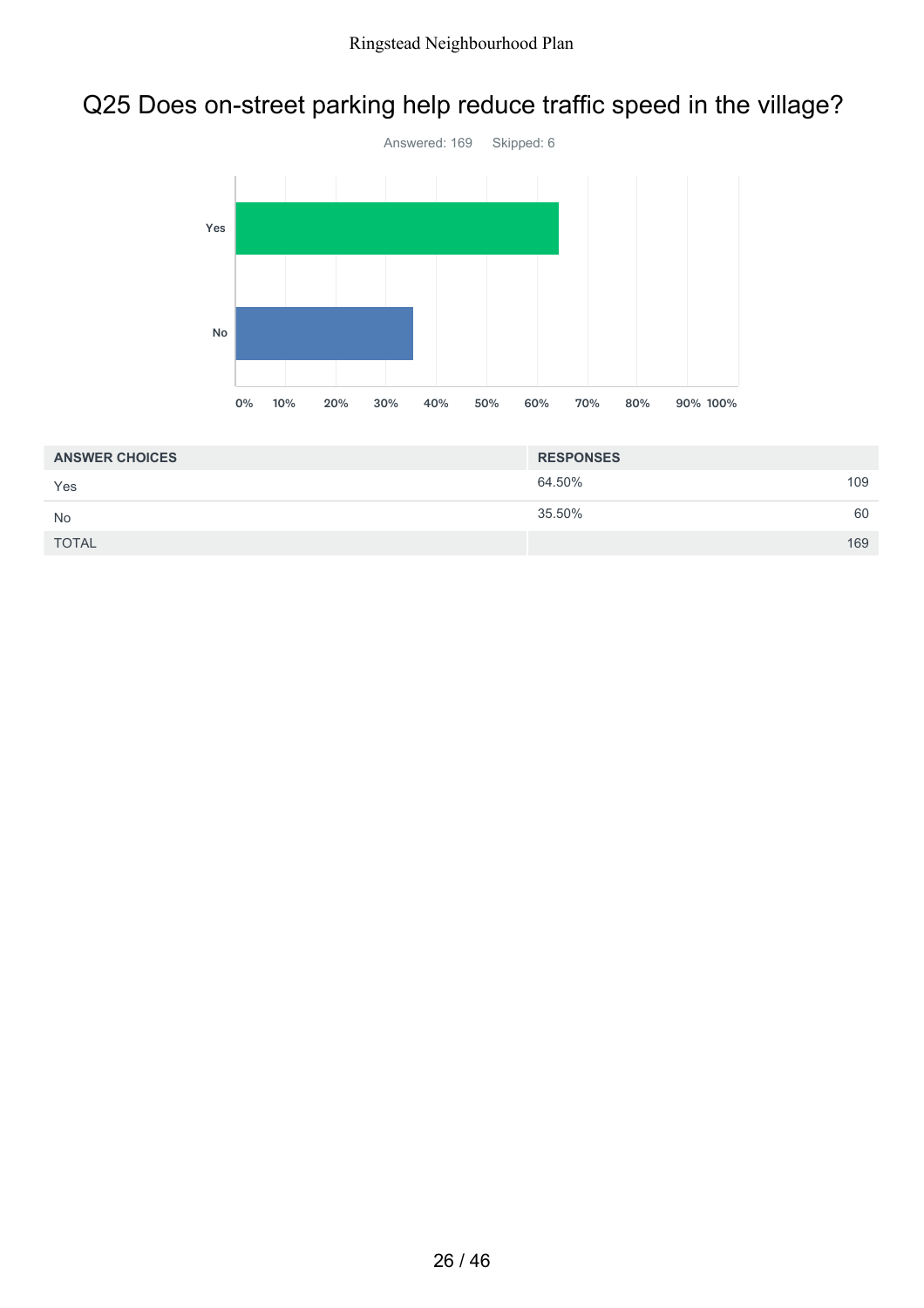### Q26 Would you support the provision of the following new footways/cycleways?



| <b>ANSWER CHOICES</b>                               | <b>RESPONSES</b> |     |
|-----------------------------------------------------|------------------|-----|
| Along Denford Road between village and caravan site | 65.81%           | 102 |
| Along Raunds Road between village and Raunds        | 85.16%           | 132 |
| Other (please specify)                              | 20.65%           | 32  |
| Total Respondents: 155                              |                  |     |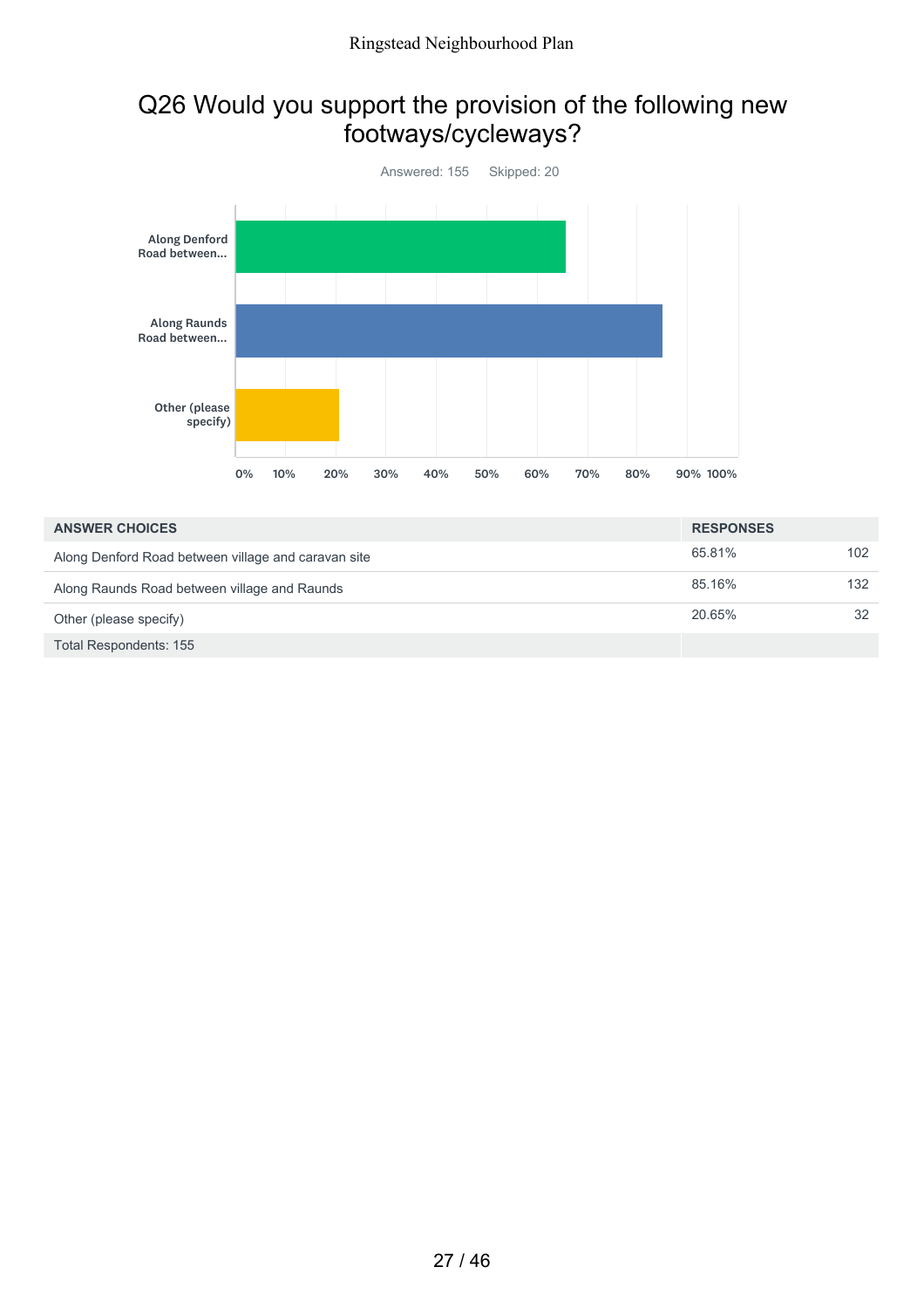#### Q27 Should the Neighbourhood Plan be used to protect existing services and facilities?



| <b>ANSWER CHOICES</b> | <b>RESPONSES</b> |     |
|-----------------------|------------------|-----|
| Yes                   | 98.82%           | 168 |
| <b>No</b>             | 1.18%            |     |
| <b>TOTAL</b>          |                  | 170 |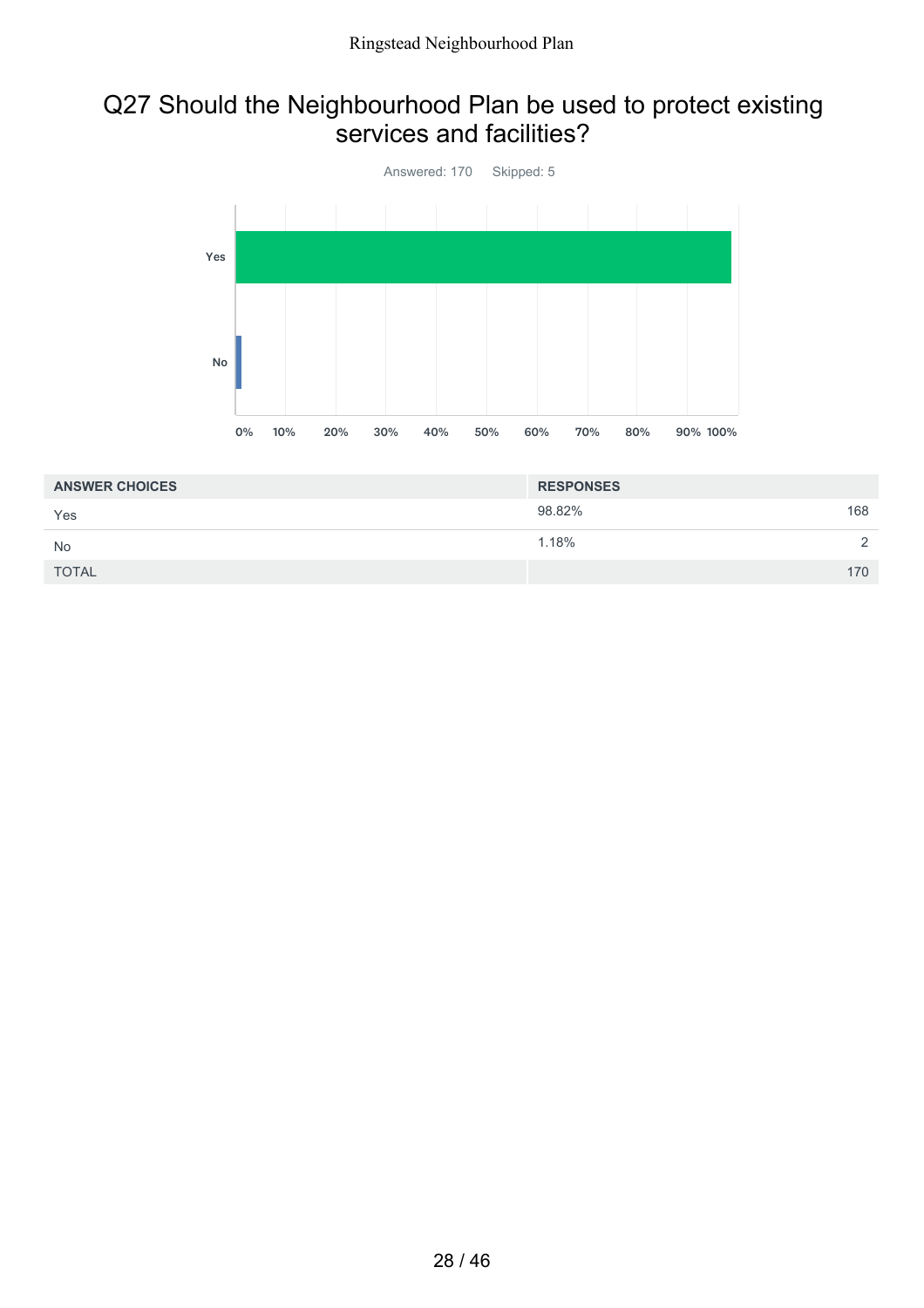### Q28 Are there any additional services and facilities you would like to see? (Please select all the options that apply)



| <b>ANSWER CHOICES</b>         | <b>RESPONSES</b> |    |
|-------------------------------|------------------|----|
| Better bus service            | 53.42%           | 86 |
| Another pub                   | 10.56%           | 17 |
| Facilities for young people   | 41.61%           | 67 |
| Healthcare                    | 51.55%           | 83 |
| New village hall              | 26.71%           | 43 |
| School playing field          | 36.02%           | 58 |
| Dentist                       | 22.36%           | 36 |
| Other (please specify)        | 14.91%           | 24 |
| <b>Total Respondents: 161</b> |                  |    |

29 / 46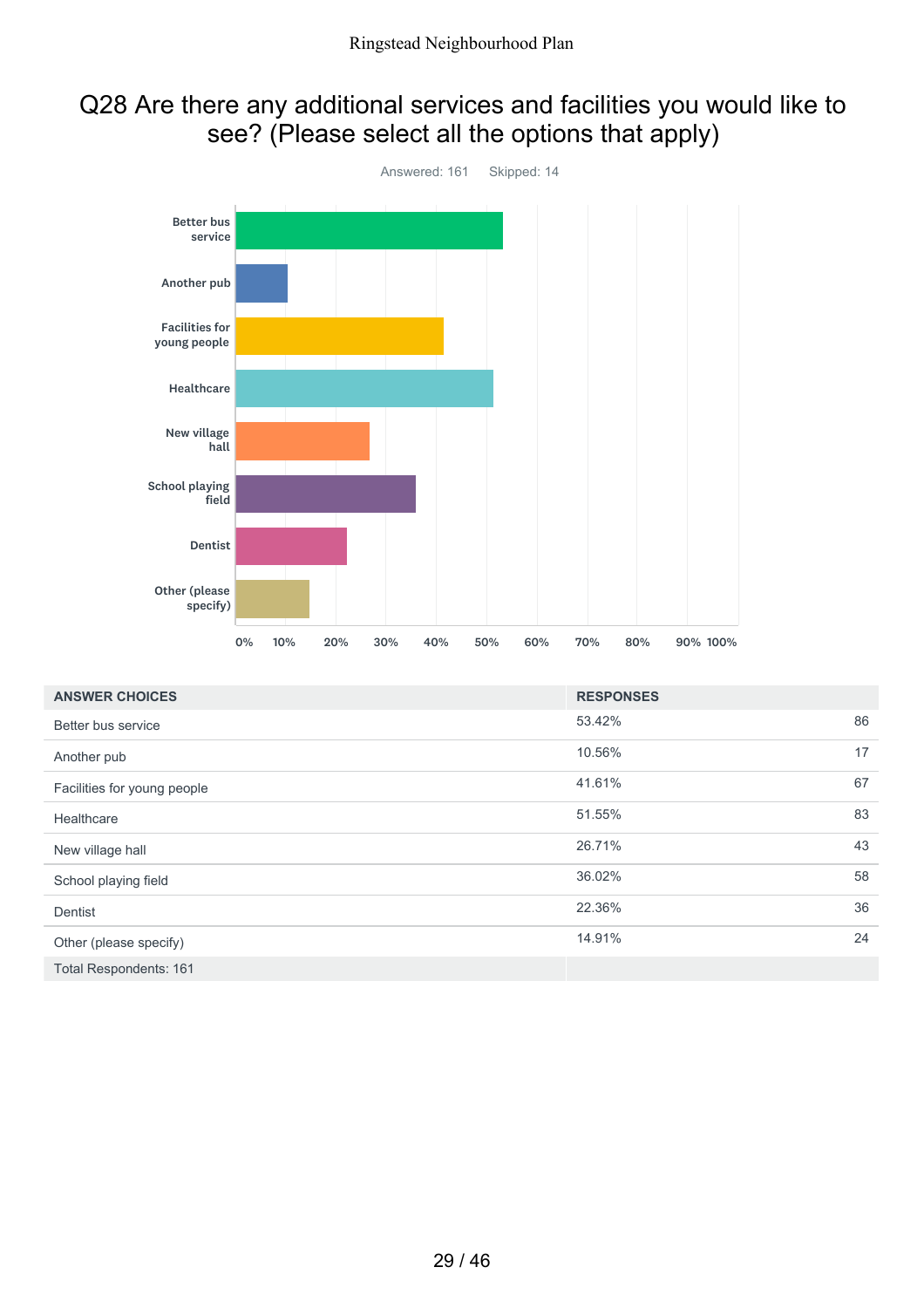### Q29 Which of the following economic activities would you support in Ringstead? (Please select all the options that apply)



| <b>ANSWER CHOICES</b>                          | <b>RESPONSES</b> |     |
|------------------------------------------------|------------------|-----|
| Home working                                   | 73.55%           | 114 |
| Farm diversification                           | 53.55%           | 83  |
| The re-use of rural buildings for business use | 74.19%           | 115 |
| New, small-scale buildings for business use    | 42.58%           | 66  |
| Large scale business development               | 3.23%            | 5   |
| Total Respondents: 155                         |                  |     |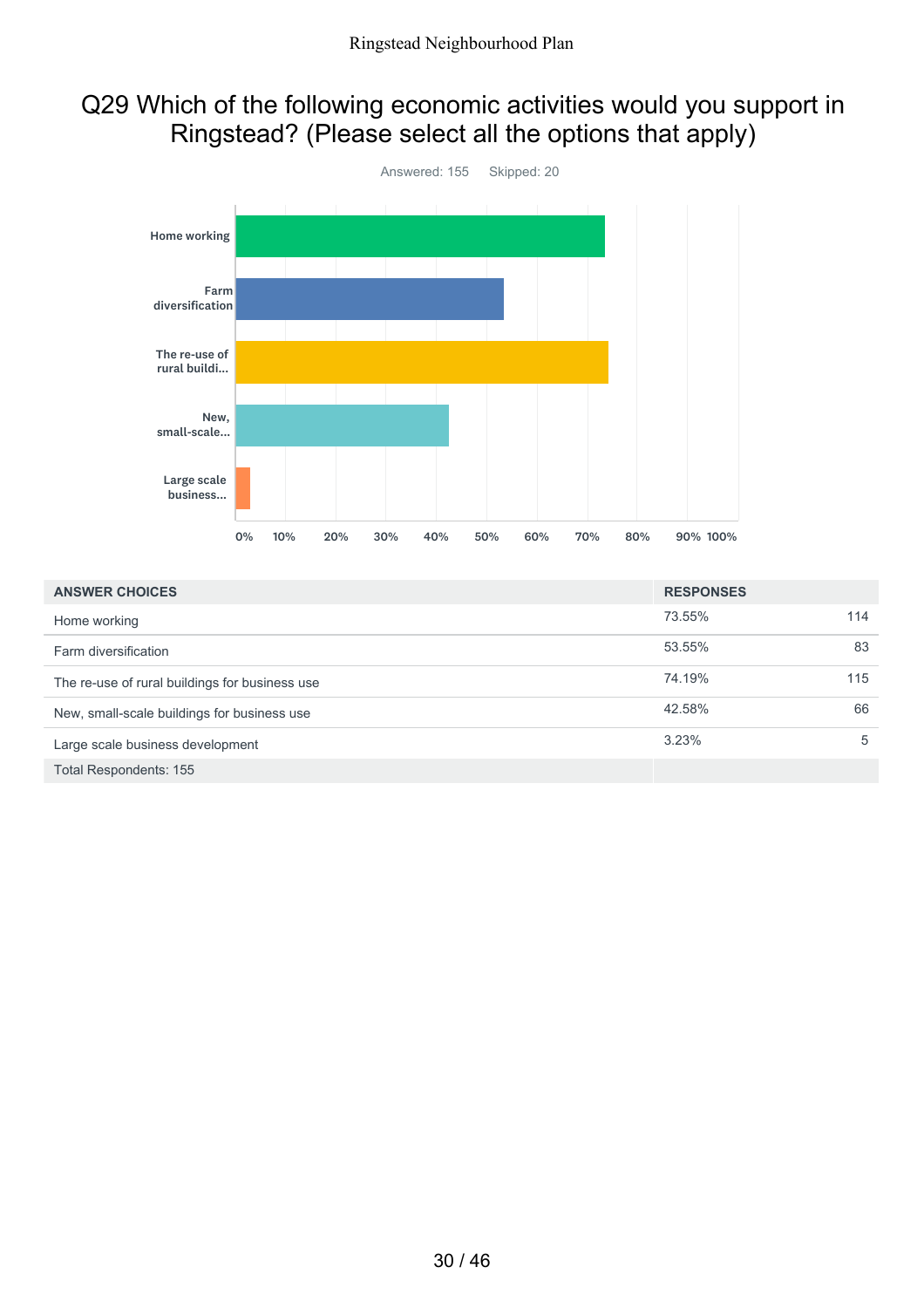### Q30 Should we direct new businesses to the existing employment area at the junction of Spencer Street/Denford Road?



| <b>ANSWER CHOICES</b>                                                                                     | <b>RESPONSES</b> |     |
|-----------------------------------------------------------------------------------------------------------|------------------|-----|
| Yes                                                                                                       | 48.48%           | 80  |
| No, we should encourage the existing businesses to relocate and the employment area should be redeveloped | 15.76%           | 26  |
| No, the exisiting employment area is fine as it is                                                        | 31.52%           | 52  |
| Other (please specify)                                                                                    | 4.24%            |     |
| <b>TOTAL</b>                                                                                              |                  | 165 |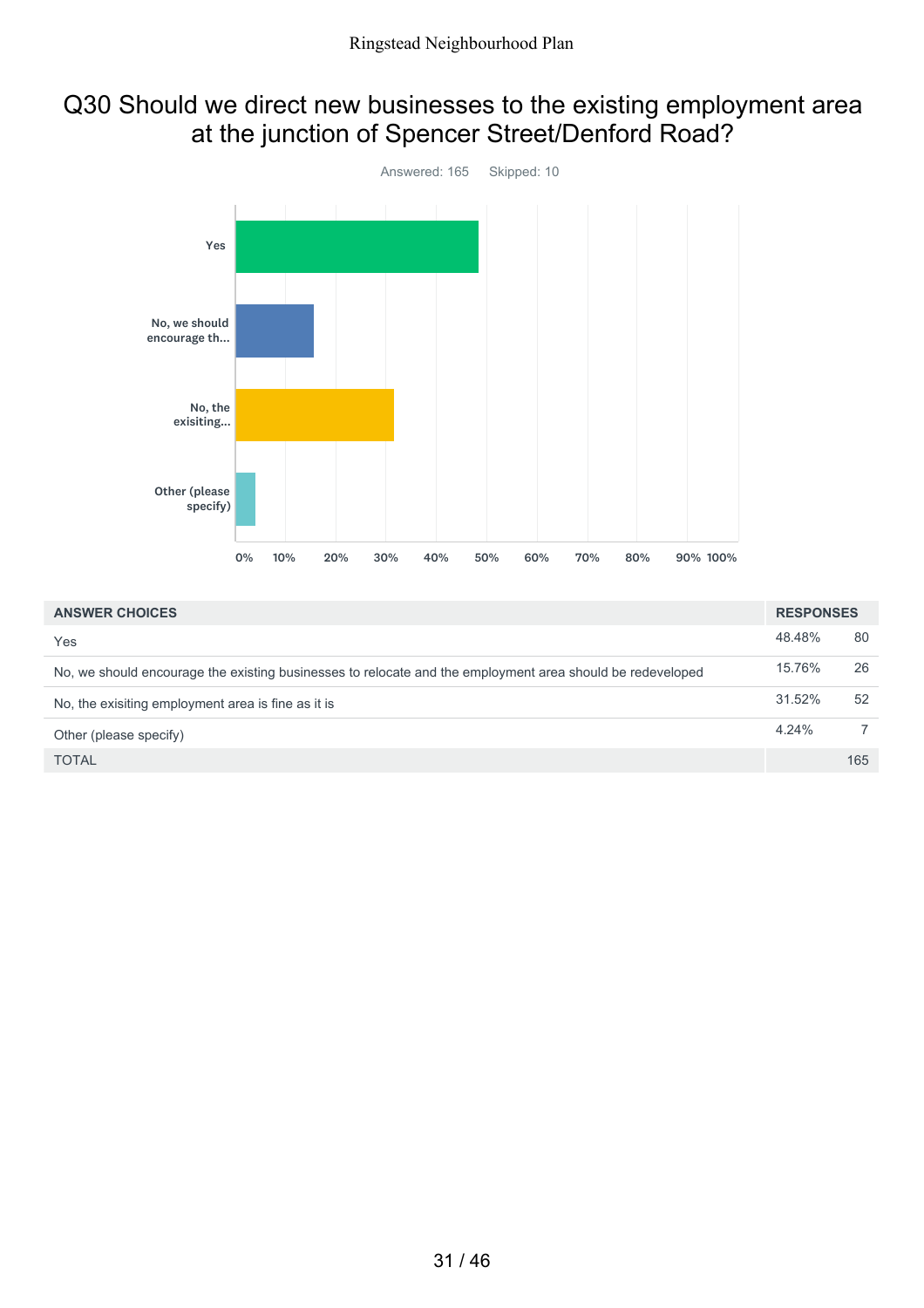## Q31 Do you own a business that is based in the parish?



| <b>ANSWER CHOICES</b> | <b>RESPONSES</b> |    |
|-----------------------|------------------|----|
| Yes                   | 7.65%            | 13 |
| <b>No</b>             | 92.35%<br>157    |    |
| <b>TOTAL</b>          | 170              |    |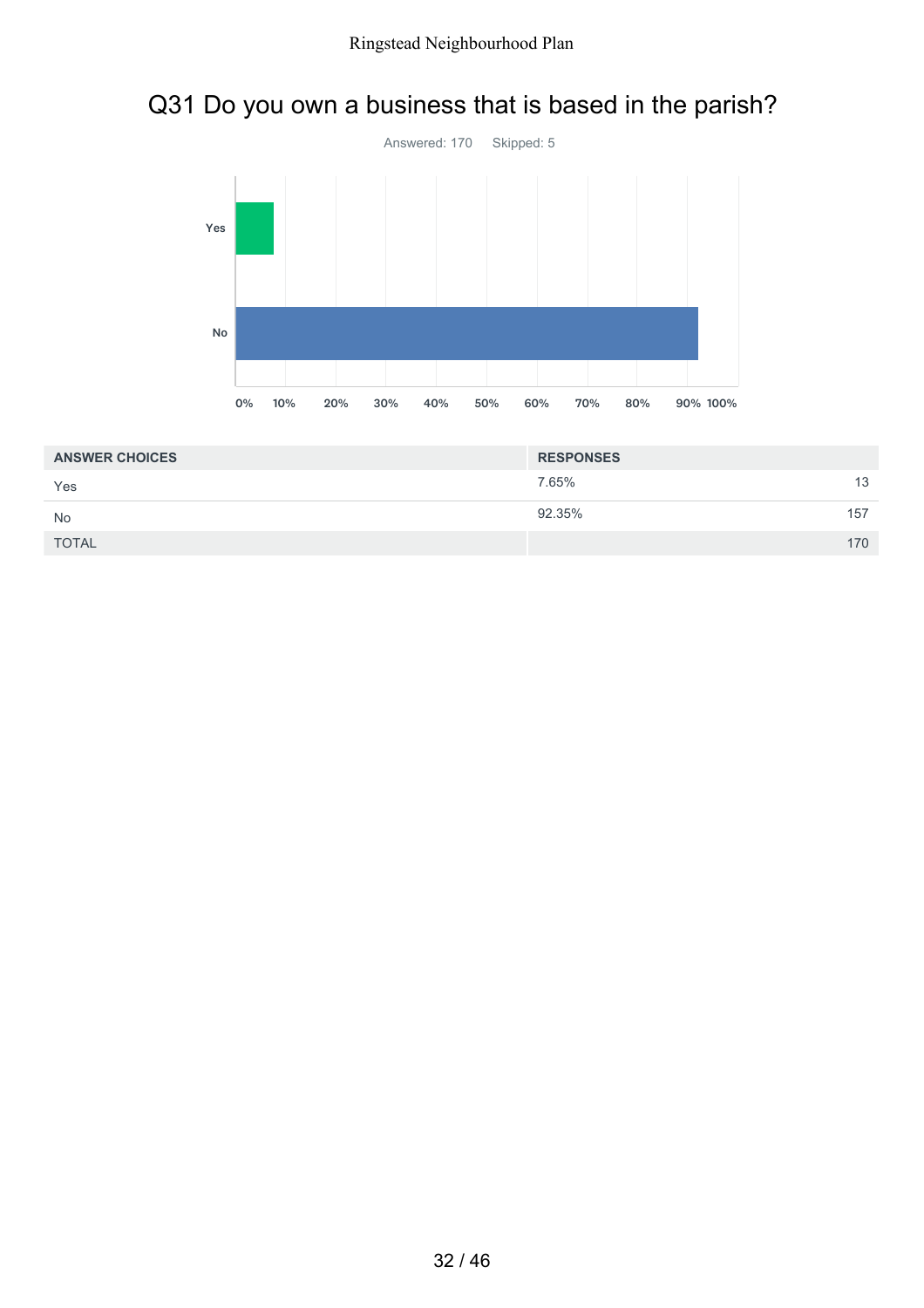## Q32 What is the name of your business?

Answered: 12 Skipped: 163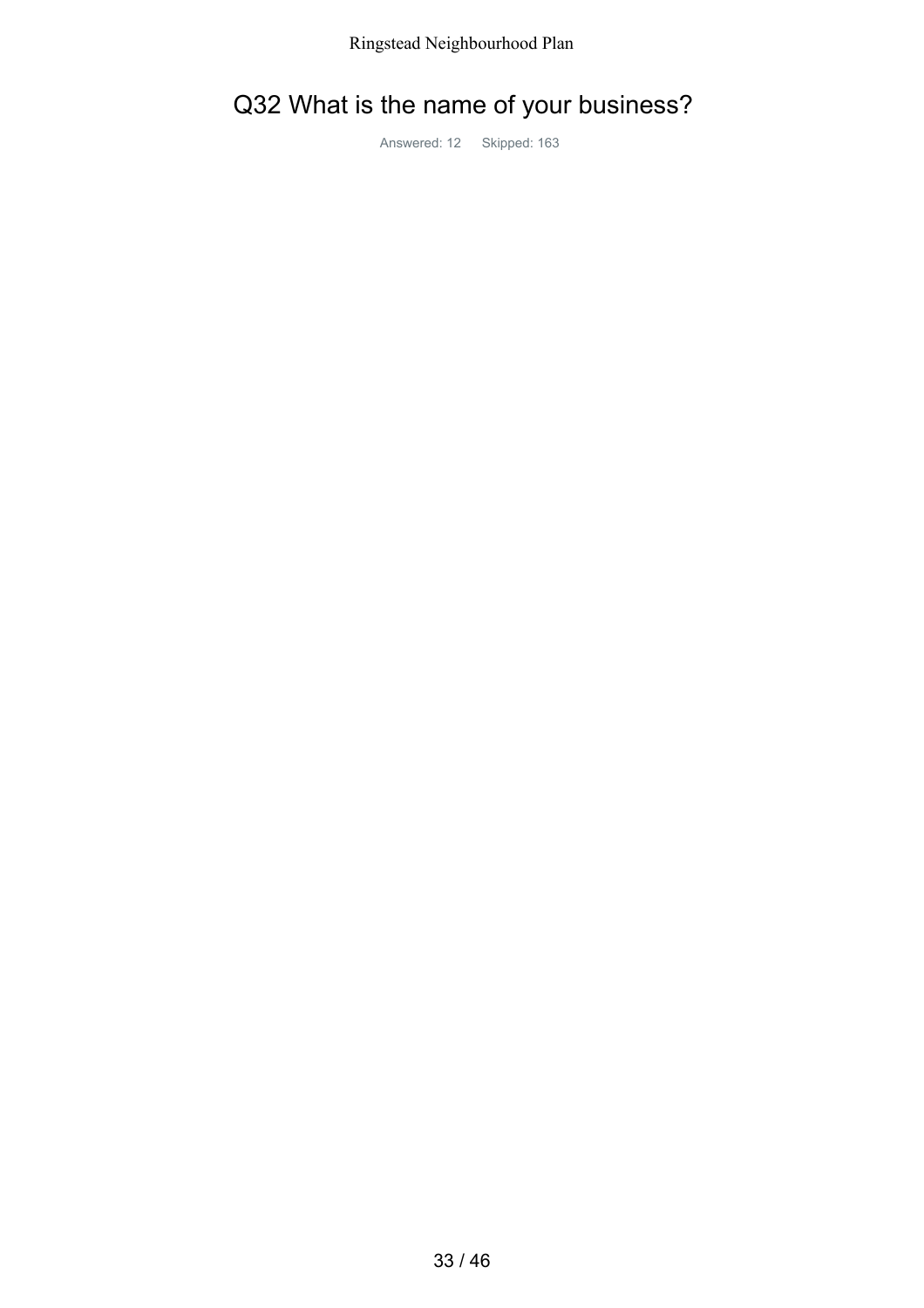## Q33 What size is your business?



| <b>ANSWER CHOICES</b>                      | <b>RESPONSES</b> |    |
|--------------------------------------------|------------------|----|
| Micro business (1-9 employees)             | 92.31%           |    |
| Small business (10-49 employees)           | 7.69%            |    |
| Medium-sized businesses (50-249 employees) | $0.00\%$         |    |
| <b>TOTAL</b>                               |                  | 13 |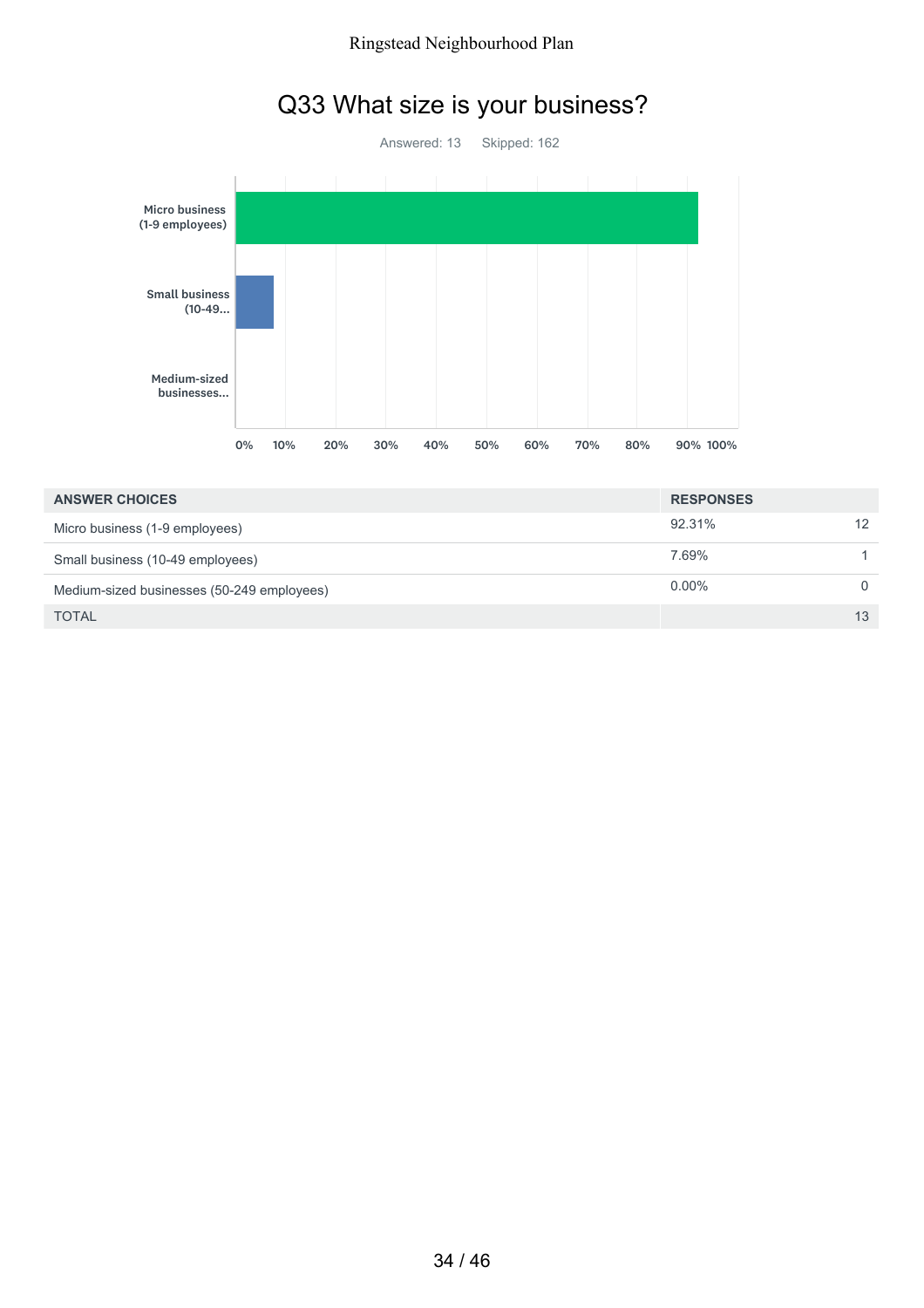



| <b>ANSWER CHOICES</b>          | <b>RESPONSES</b> |          |
|--------------------------------|------------------|----------|
| Primary e.g. agriculture       | 7.69%            |          |
| Manufacturing                  | $0.00\%$         | $\Omega$ |
| Construction                   | 7.69%            |          |
| Retail and Wholesale           | 7.69%            |          |
| <b>Transport and Storage</b>   | 7.69%            |          |
| Accommodation and food service | $0.00\%$         | $\Omega$ |
| Information and communication  | $0.00\%$         | 0        |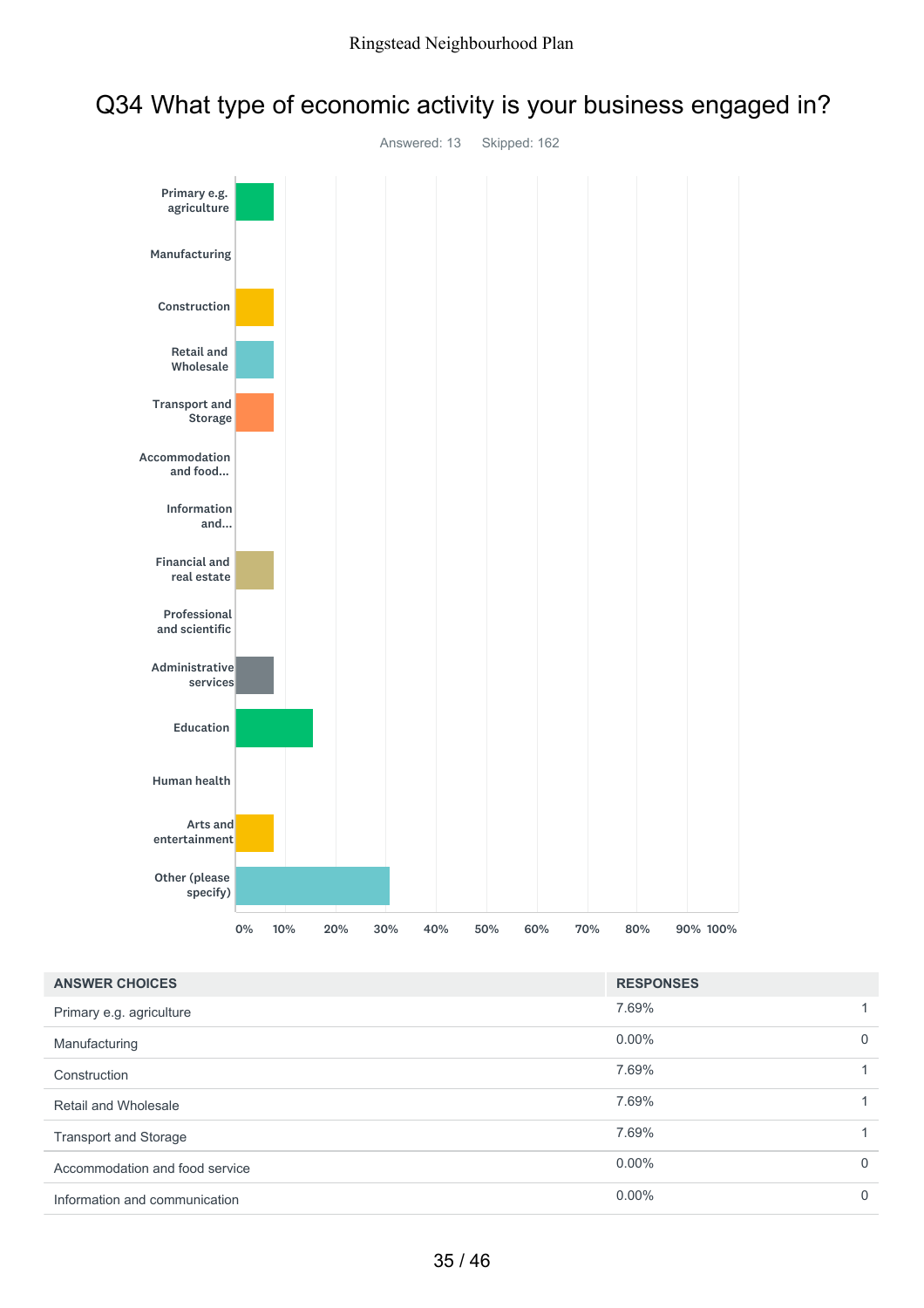#### Ringstead Neighbourhood Plan

| Financial and real estate   | 7.69%    |          |
|-----------------------------|----------|----------|
| Professional and scientific | $0.00\%$ | $\Omega$ |
| Administrative services     | 7.69%    |          |
| Education                   | 15.38%   | 2        |
| Human health                | $0.00\%$ | $\Omega$ |
| Arts and entertainment      | 7.69%    |          |
| Other (please specify)      | 30.77%   | 4        |
| <b>TOTAL</b>                |          | 13       |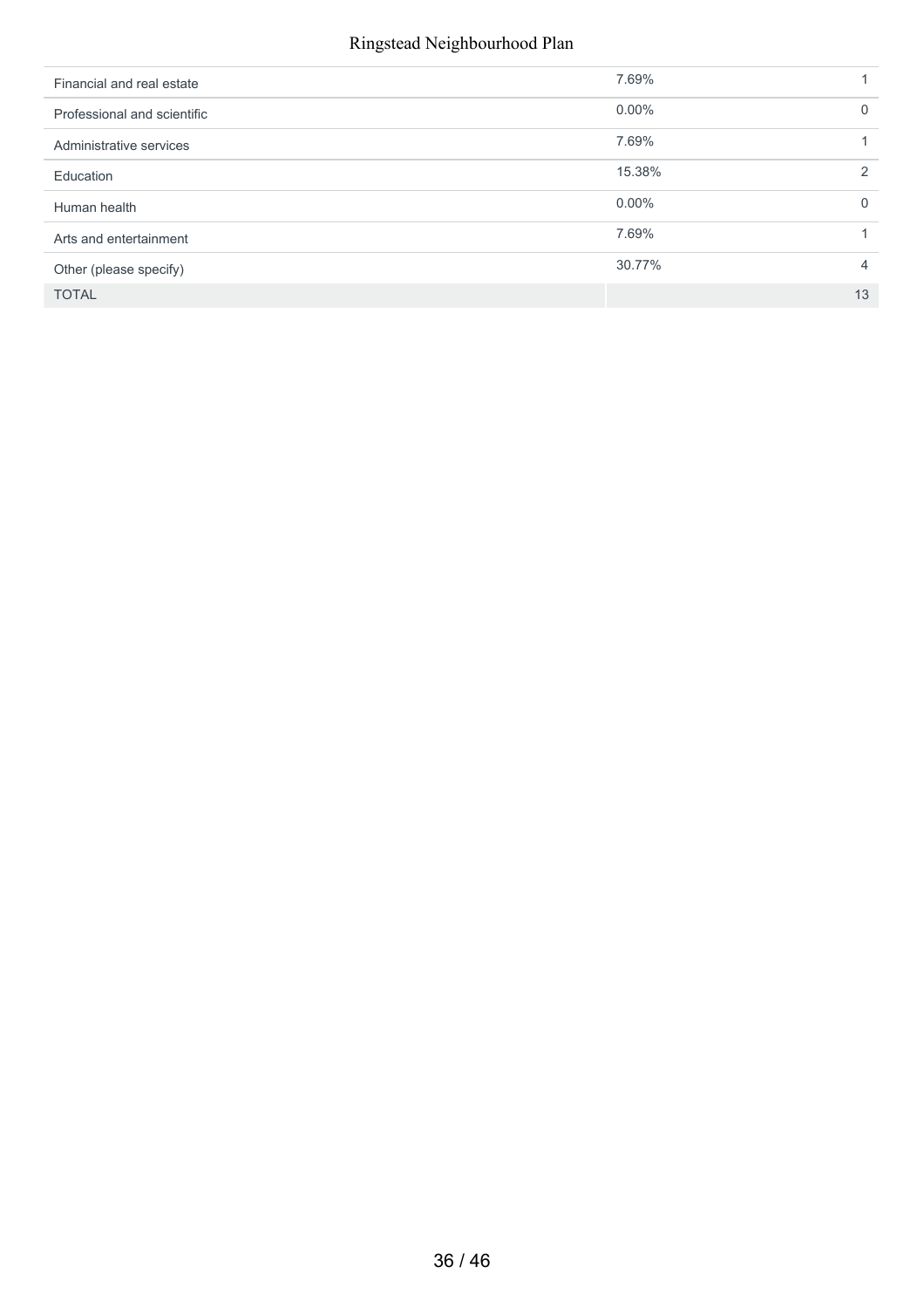# Q35 Is the business premises also your home?



| <b>ANSWER CHOICES</b> | <b>RESPONSES</b> |                |
|-----------------------|------------------|----------------|
| Yes                   | 69.23%           | 9              |
| <b>No</b>             | 30.77%           | $\overline{4}$ |
| <b>TOTAL</b>          |                  | 13             |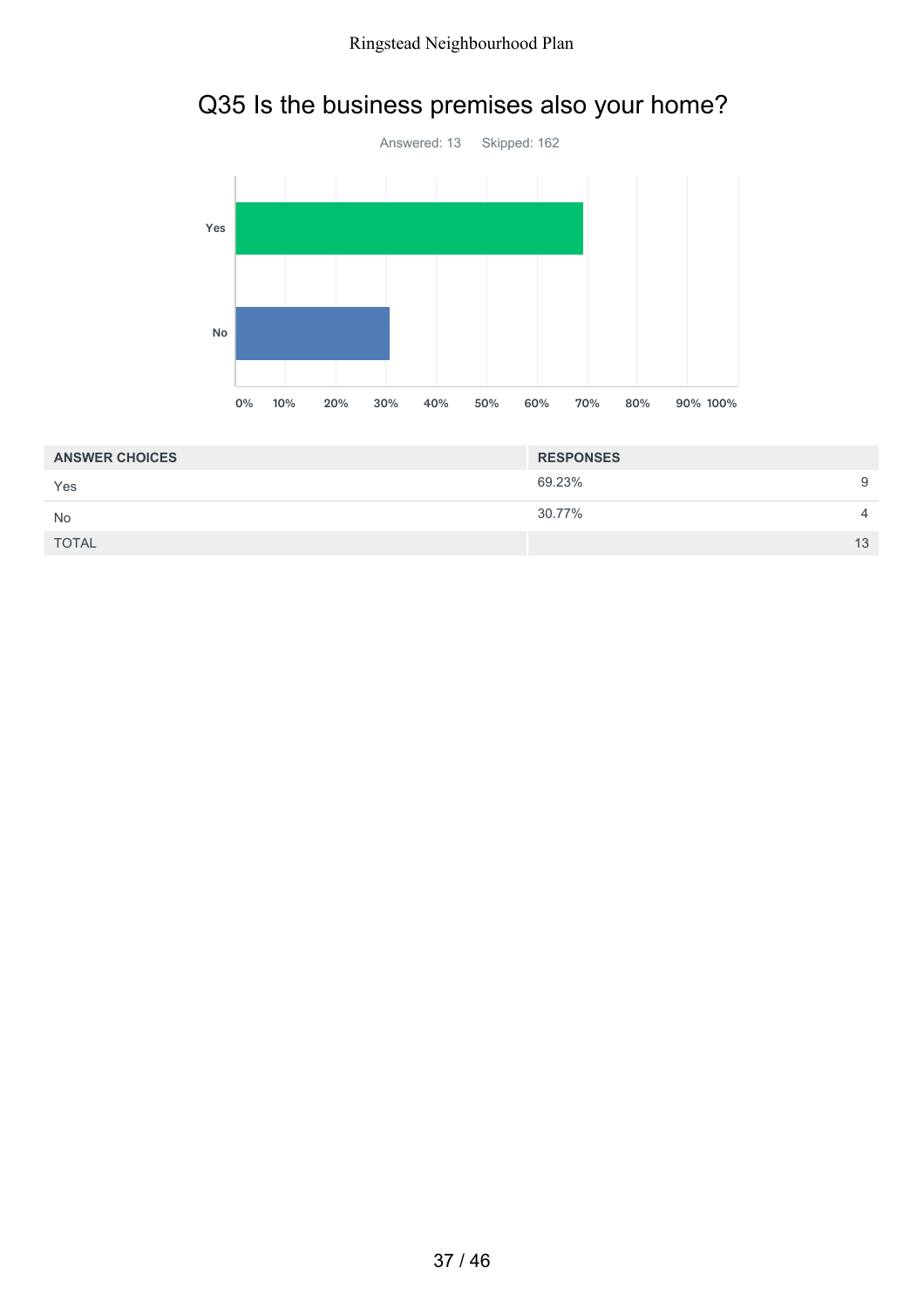

## Q36 What is the age of your business?

| <b>ANSWER CHOICES</b> | <b>RESPONSES</b> |   |
|-----------------------|------------------|---|
| Less than one year    | 14.29%           | 2 |
| 1-5years              | 21.43%           | 3 |
| 6-10years             | 7.14%            |   |
| 11-20yrs              | 14.29%           | 2 |
| More than 20years     | 42.86%           | 6 |
| <b>TOTAL</b>          | 14               |   |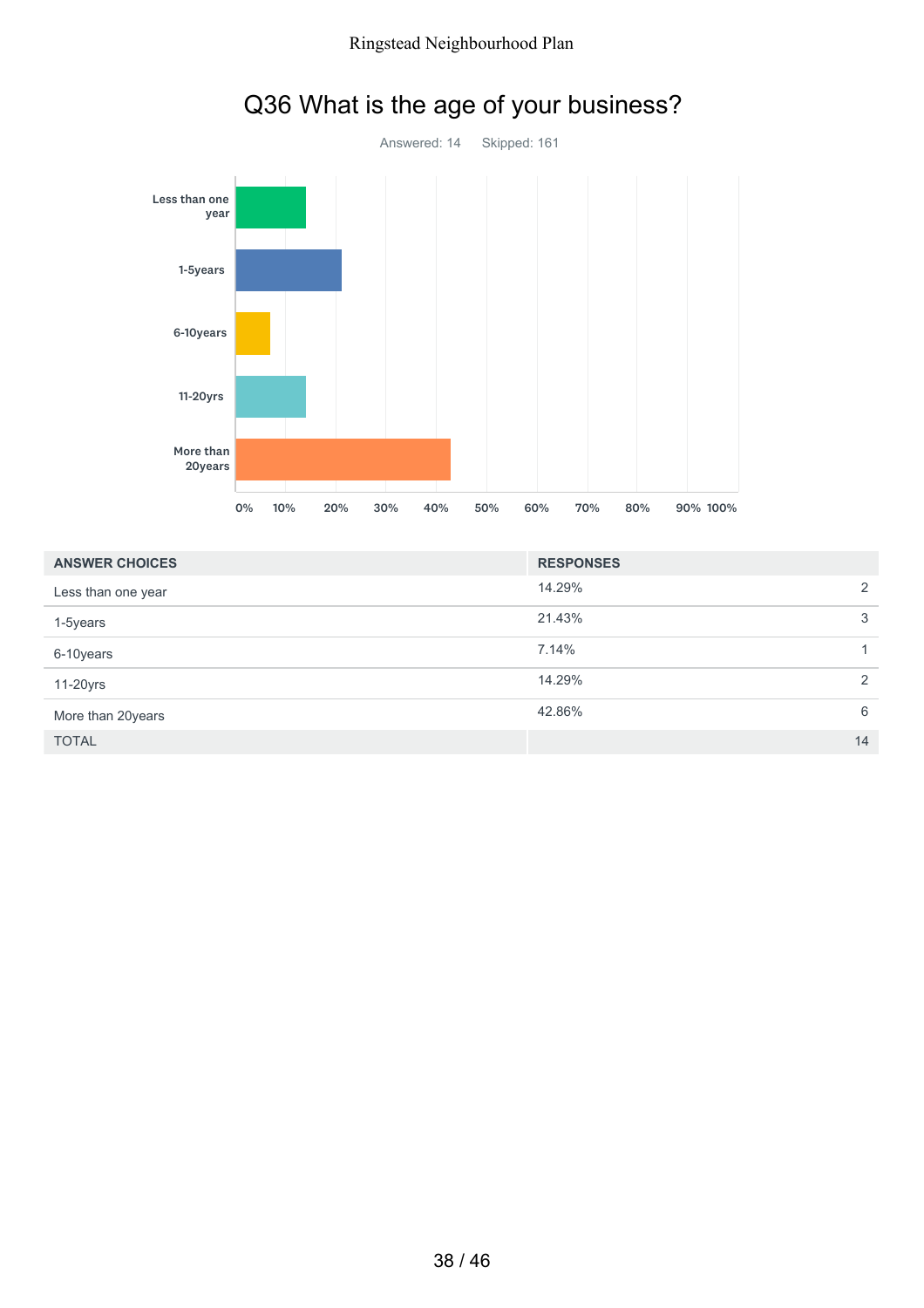### Q37 Does your business engage in e-commerce? (Please select all the options that apply)



| <b>ANSWER CHOICES</b>                                               | <b>RESPONSES</b> |                |
|---------------------------------------------------------------------|------------------|----------------|
| Goods and services can be ordered directly from our website         | 15.38%           | 2              |
| Goods and services can be ordered directly from a 3rd party website | 15.38%           | 2              |
| Goods and services can be ordered from social media                 | 15.38%           | 2              |
| Have a website but no e-commerce                                    | 61.54%           | 8              |
| No website, no e-commerce                                           | 30.77%           | $\overline{4}$ |
| Total Respondents: 13                                               |                  |                |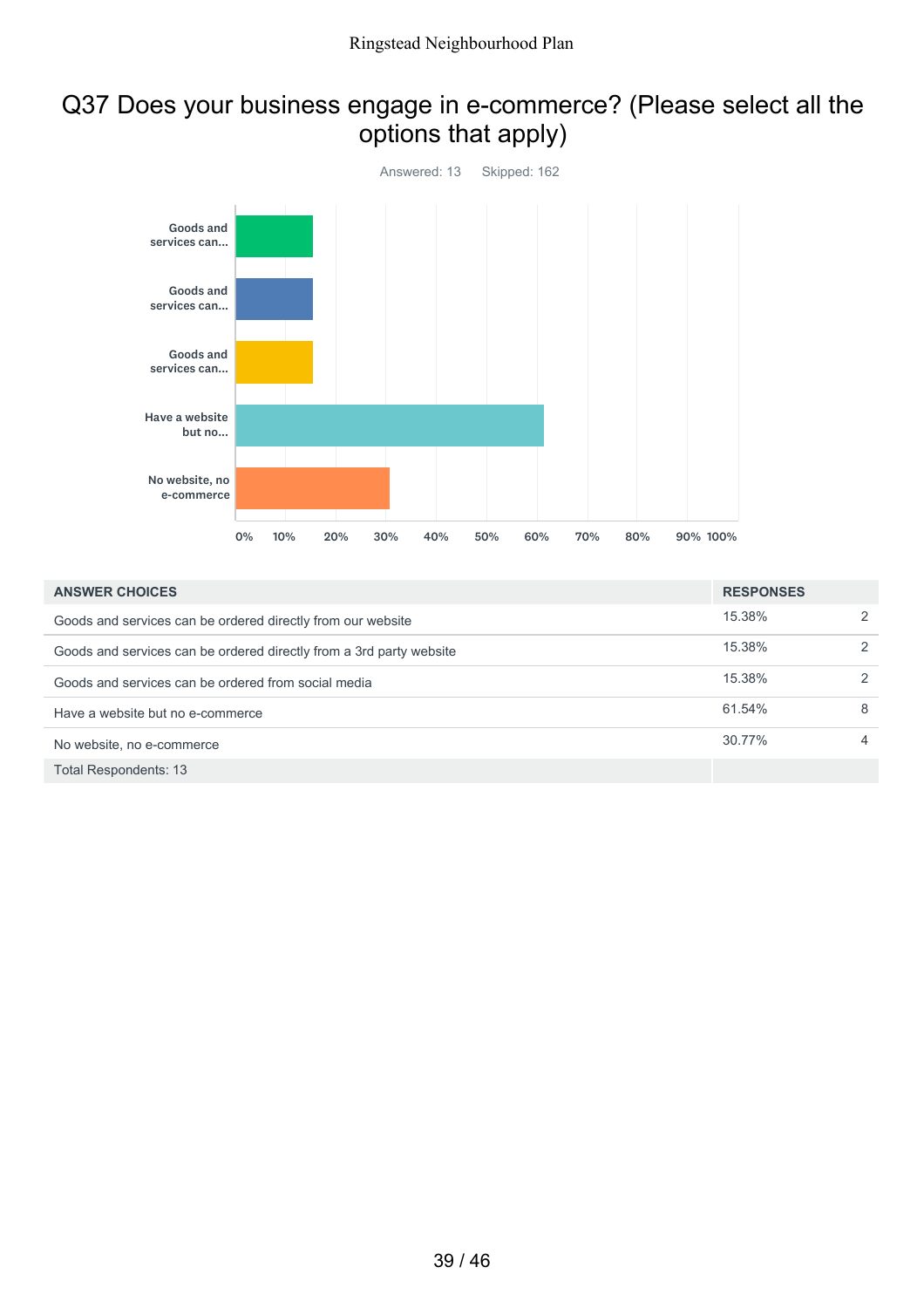### Q38 Do you plan to close or transfer your business in the next five years?



| <b>ANSWER CHOICES</b> | <b>RESPONSES</b> |    |
|-----------------------|------------------|----|
| Yes                   | 15.38%           |    |
| <b>No</b>             | 84.62%           | 44 |
| <b>TOTAL</b>          |                  | 13 |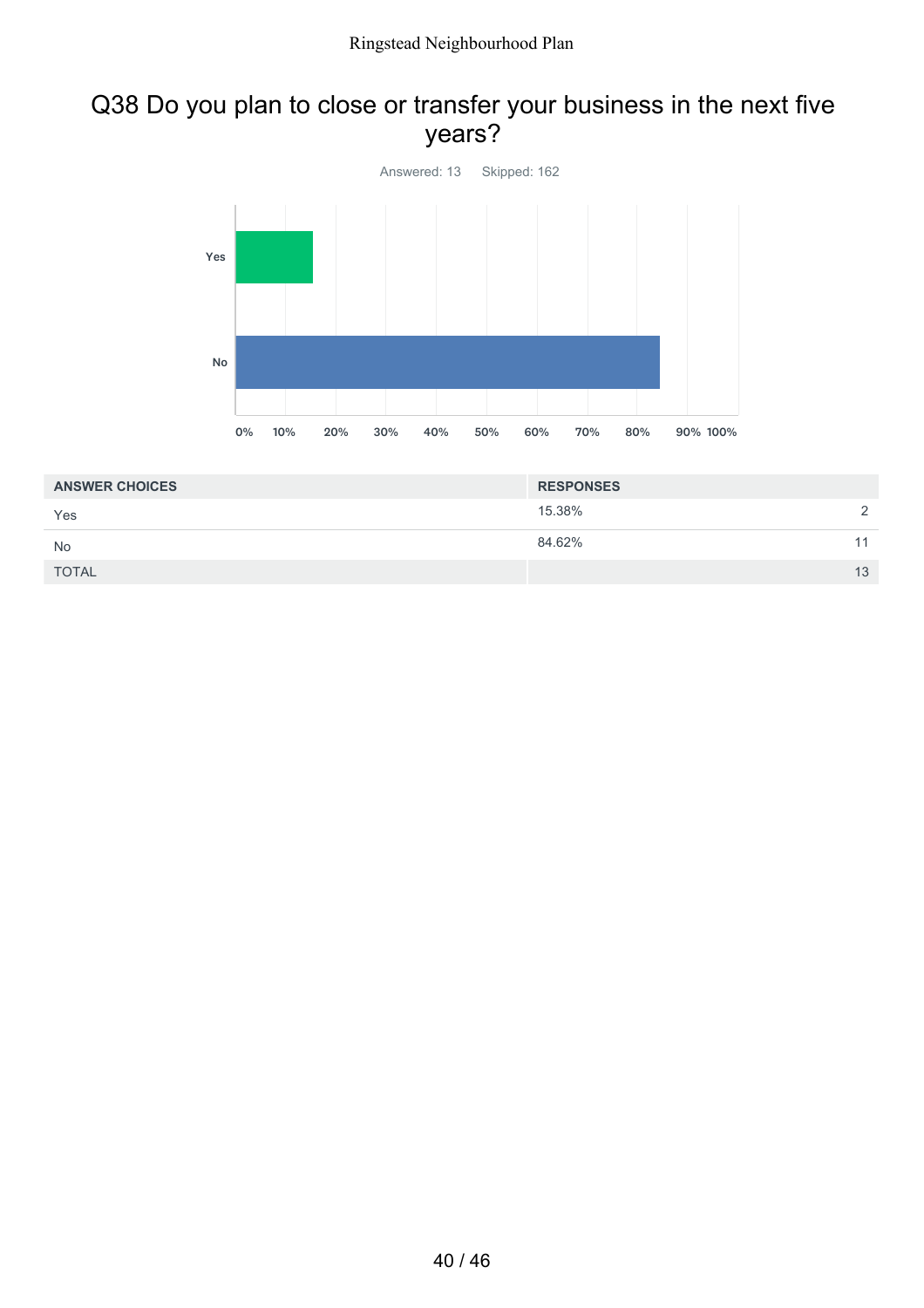# Q39 Do you require additional business space in the next three years?



| <b>ANSWER CHOICES</b>              | <b>RESPONSES</b> |               |
|------------------------------------|------------------|---------------|
| Yes, at current location           | 15.38%           | $\mathcal{P}$ |
| Yes, relocation within the parish  | 7.69%            |               |
| Yes, relocation outside the parish | $0.00\%$         | $\Omega$      |
| <b>No</b>                          | 76.92%           | 10            |
| <b>TOTAL</b>                       |                  | 13            |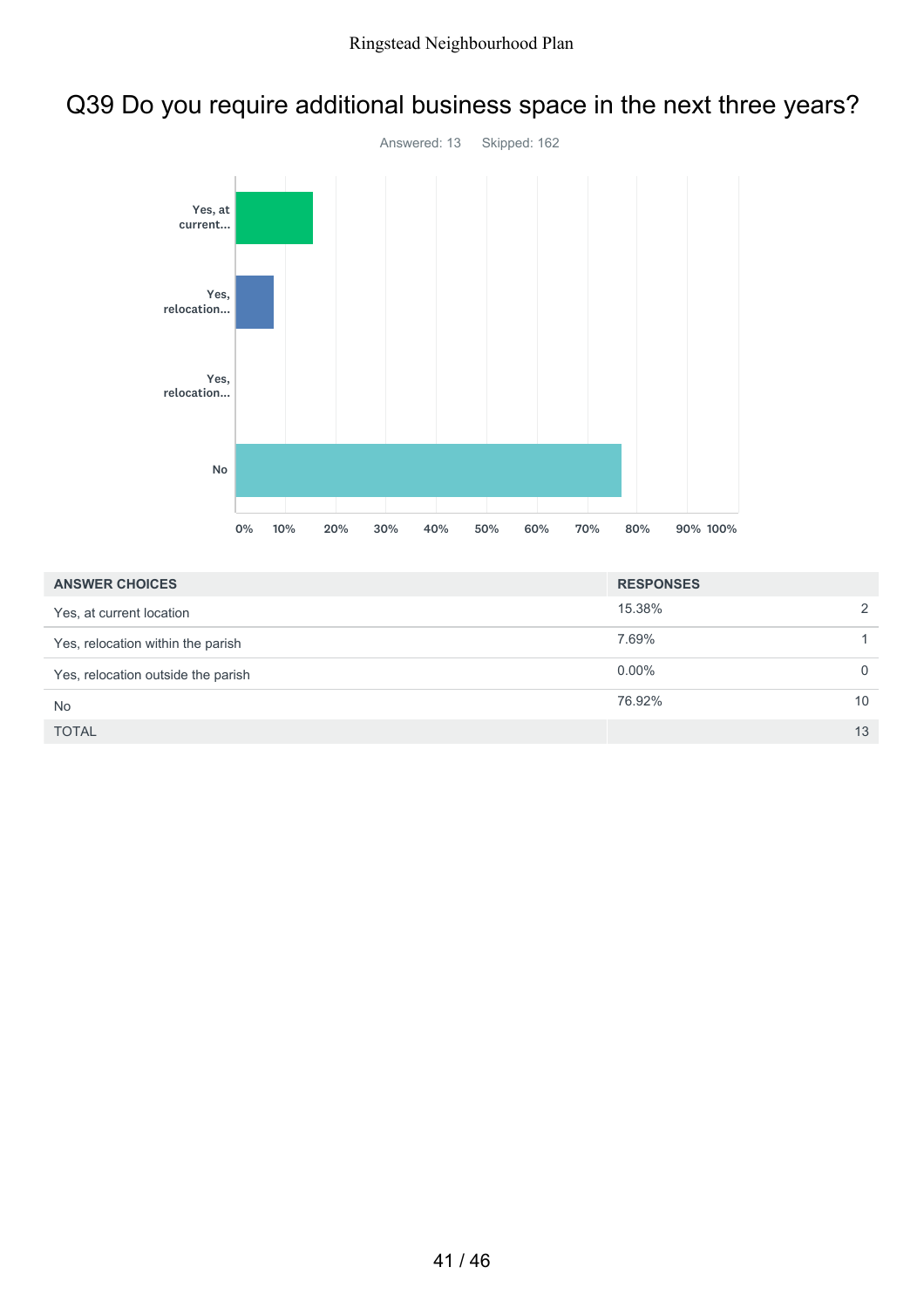### Q40 How likely are you to set up a business within the Parish in the next 10 years?



| <b>ANSWER CHOICES</b> | <b>RESPONSES</b> |     |
|-----------------------|------------------|-----|
| Very likely           | 1.42%            | 2   |
| Likely                | 2.13%            | 3   |
| Not sure              | 11.35%           | 16  |
| Unlikely              | 22.70%           | 32  |
| Very unlikely         | 62.41%           | 88  |
| <b>TOTAL</b>          |                  | 141 |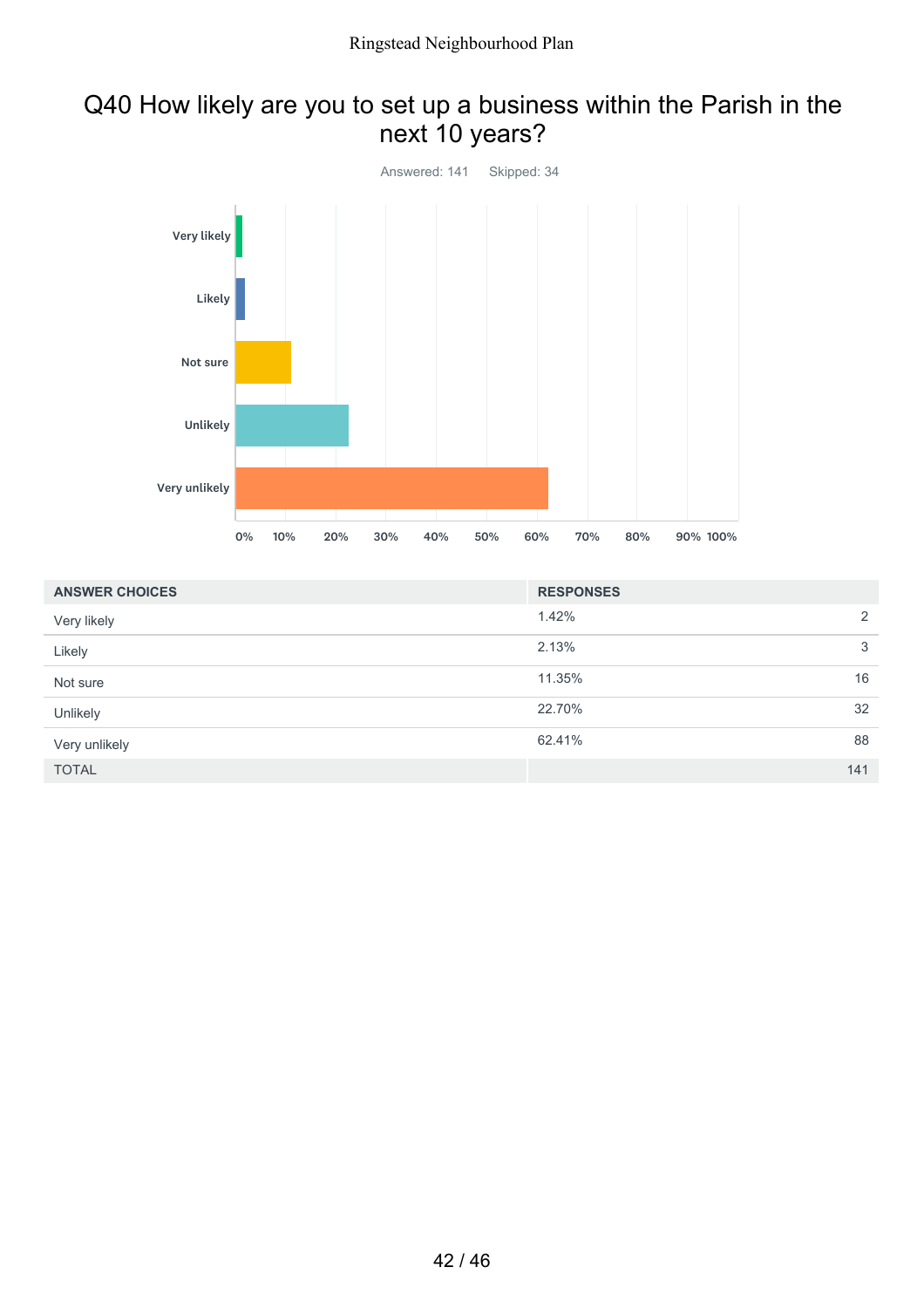### Q41 At what email address would you like to be contacted?

Answered: 111 Skipped: 64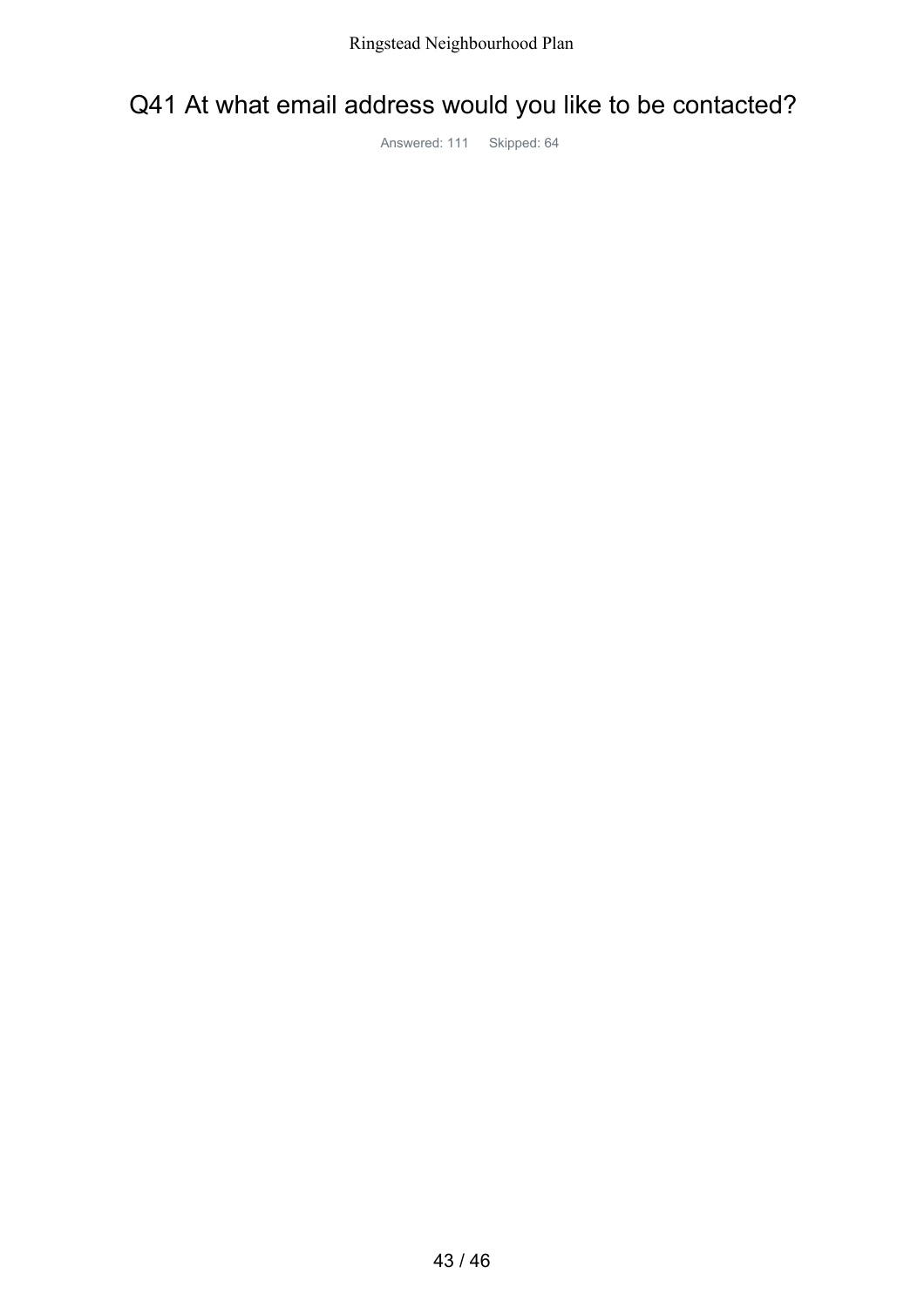

# Q42 What type of household do you live in?

| <b>ANSWER CHOICES</b>                              | <b>RESPONSES</b> |     |
|----------------------------------------------------|------------------|-----|
| One-person household                               | 14.29%           | 24  |
| A couple with dependent children                   | 25.00%           | 42  |
| A couple with no dependent children                | 53.57%           | 90  |
| A lone-parent household with dependent children    | 1.79%            | 3   |
| A lone-parent household with no dependent children | 1.79%            | 3   |
| A multi-person household where all are students    | 0.60%            |     |
| Another form of multi-person household             | 2.98%            | 5   |
| <b>TOTAL</b>                                       |                  | 168 |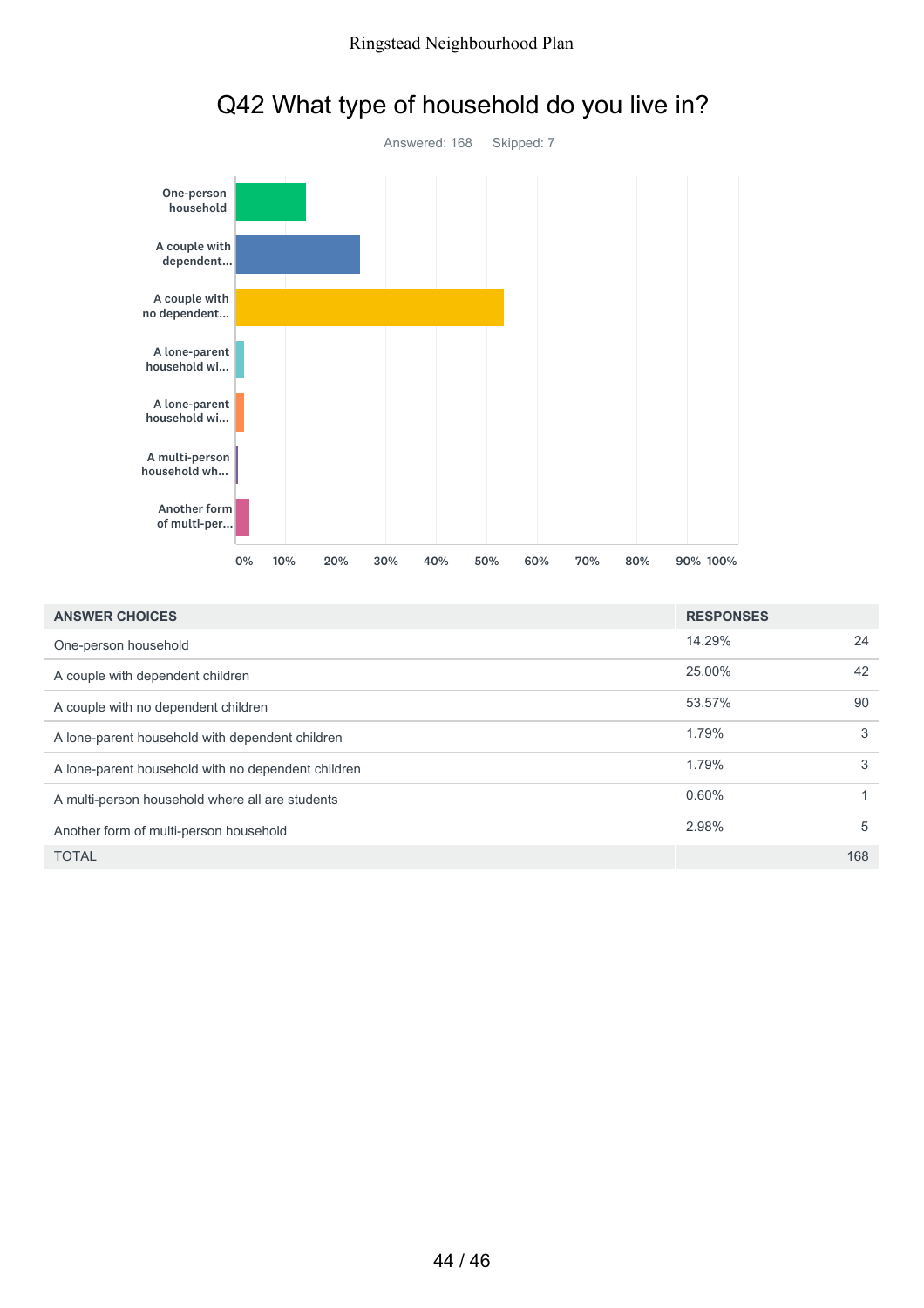

|  |  | Q43 What is your age? |  |  |  |
|--|--|-----------------------|--|--|--|
|--|--|-----------------------|--|--|--|

| <b>ANSWER CHOICES</b> | <b>RESPONSES</b> |                |
|-----------------------|------------------|----------------|
| Under 18              | 1.19%            | 2              |
| 18 to 24              | 2.38%            | $\overline{4}$ |
| 25 to 34              | 4.17%            | $\overline{7}$ |
| 35 to 44              | 11.31%           | 19             |
| 45 to 54              | 20.83%           | 35             |
| 55 to 64              | 19.64%           | 33             |
| 65 to 74              | 29.17%           | 49             |
| 75 or older           | 11.31%           | 19             |
| <b>TOTAL</b>          |                  | 168            |